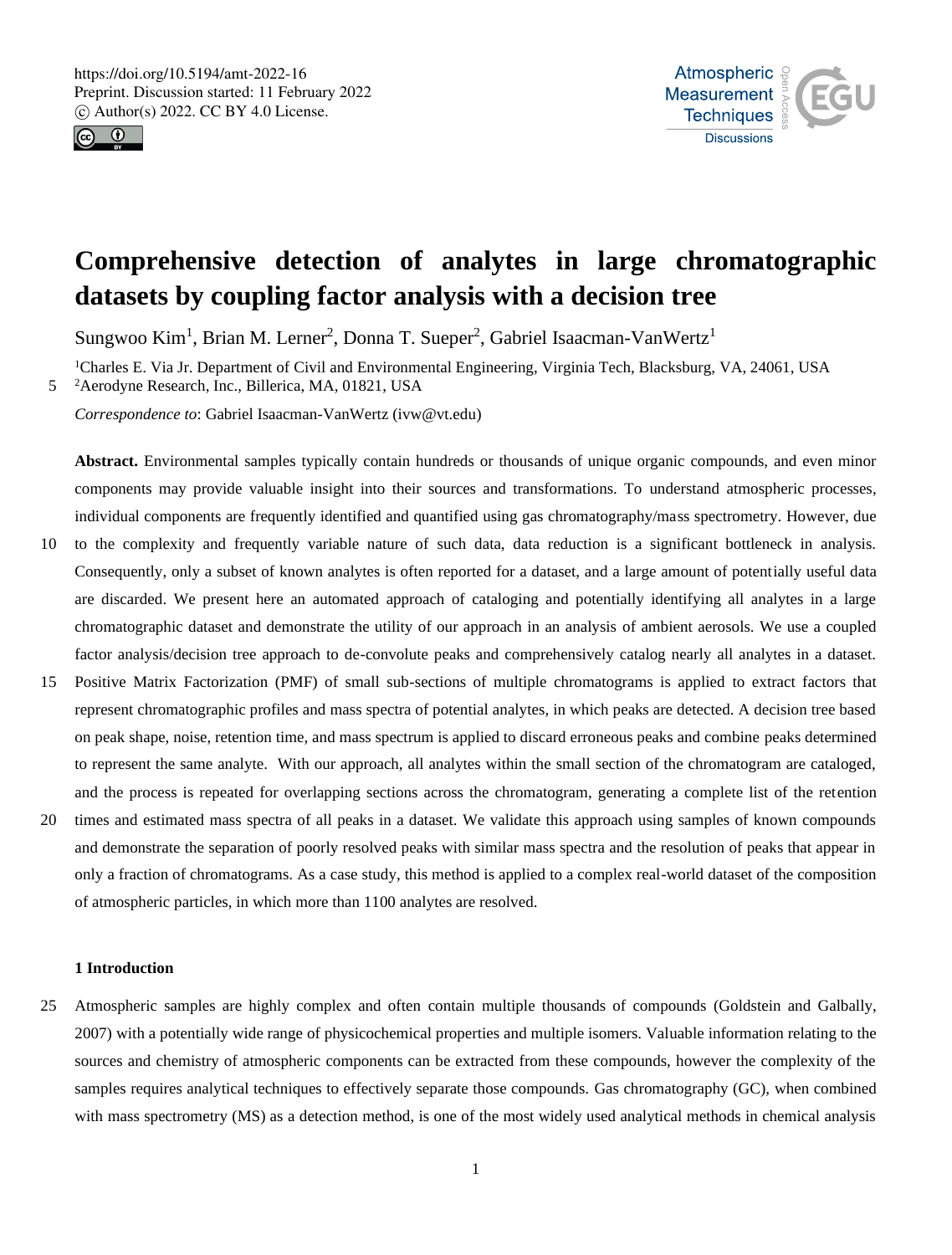



- 30 due to high sensitivity, low limits of detection, and high chemical resolution (HüBschmann, 2015). Though used frequently for analysis of atmospheric samples, the complex nature of atmospheric data yields substantial challenges, in particular coelution of many chromatographic peaks. In some cases, co-elution can be so complex that resolution and integration of individual components cannot be readily achieved, and data is treated as an "unresolved complex mixture" (Zhang et al., 2014). It is consequently common for analyses of environmental data to focus on the resolution and quantification of only a 35 subset of specific analytes of interest and leave a large fraction of data unprocessed and unused.
- "Traditional" processing of chromatographic data has relied on manual inspection of data to locate analytes of interest, followed by integration of peaks using an algorithmically determined baseline. While software to perform these analyses are readily available, this approach may require substantial user interaction, which can be time and resource intensive (Isaacman-VanWertz et al., 2017). Furthermore, the algorithms implemented in these software show limited capability in
- 40 handling separation of co-eluted peaks, which leads to suboptimal utilization of data (Johnsen et al., 2013) and makes it difficult to extract clean mass spectra of analytes for accurate identification. These challenges often result in discarding potentially valuable information, particularly in large datasets that main contain hundreds or thousands of chromatograms that need to be processed. As fast chromatography has improved and field-deployable gas chromatography has advanced in fields like atmospheric chemistry (Lerner et al., 2017; Zhao et al., 2013; Apel et al., 2003; Goldan et al., 2004; Hornbrook et
- 45 al., 2011), the size and complexity of chromatographic datasets make manual processing approaches unfeasible. Field instruments are also more impacted by shifts in operating conditions that may impact data reproducibility and peak coelution due to non-ideal laboratory conditions (e.g., temperature fluctuations, etc.). Efforts to tackle the analytical challenge of integrating complex environmental datasets have focused on improved peak integration methods that use idealized mathematical peak shapes and defined mass spectra to resolve and integrate even poorly resolved chromatographic peaks
- 50 (Blaško et al., 2009; Di Marco and Bombi, 2001; Isaacman-VanWertz et al., 2017; Jeansonne and Foley, 1991; Mydlová-Memersheimerová et al., 2009; Naish and Hartwell, 1988). However, these methods still require manual inspection of the data to identify and catalog peaks of interest.

To facilitate peak identification in complex samples, matrix decomposition methods have been proposed resolve complex co-eluting peaks. In a relatively simple form, the co-variance of ions with chromatographic time can resolve representative

- 55 mass spectra that rise and fall together as chromatographic peak. This approach has, for instance, been implemented as the Automated Mass Spectral Deconvolution & Identification System (AMDIS) (Zhang et al., 2006) and is a useful tool for the identification of analytes within a single chromatogram (Meyer et al., 2010). However, large chromatographic datasets present an opportunity to include an additional dimension of resolution, as not all chromatograms necessarily contain all the same analytes. As an example, a peak that is unresolved from a neighboring peak in one chromatogram may not exist in
- 60 another sample, which would allow identification of the neighbor, and the neighbor could then be integrated more accurately in the first chromatogram now that its spectrum and retention time (and potentially peak shape) is defined. Several multi-dimensional co-variance or factorization approaches have been developed to identify peaks across multiple chromatograms. One such approach is PARAFAC, a generalization of bilinear principal component analysis (PCA) to high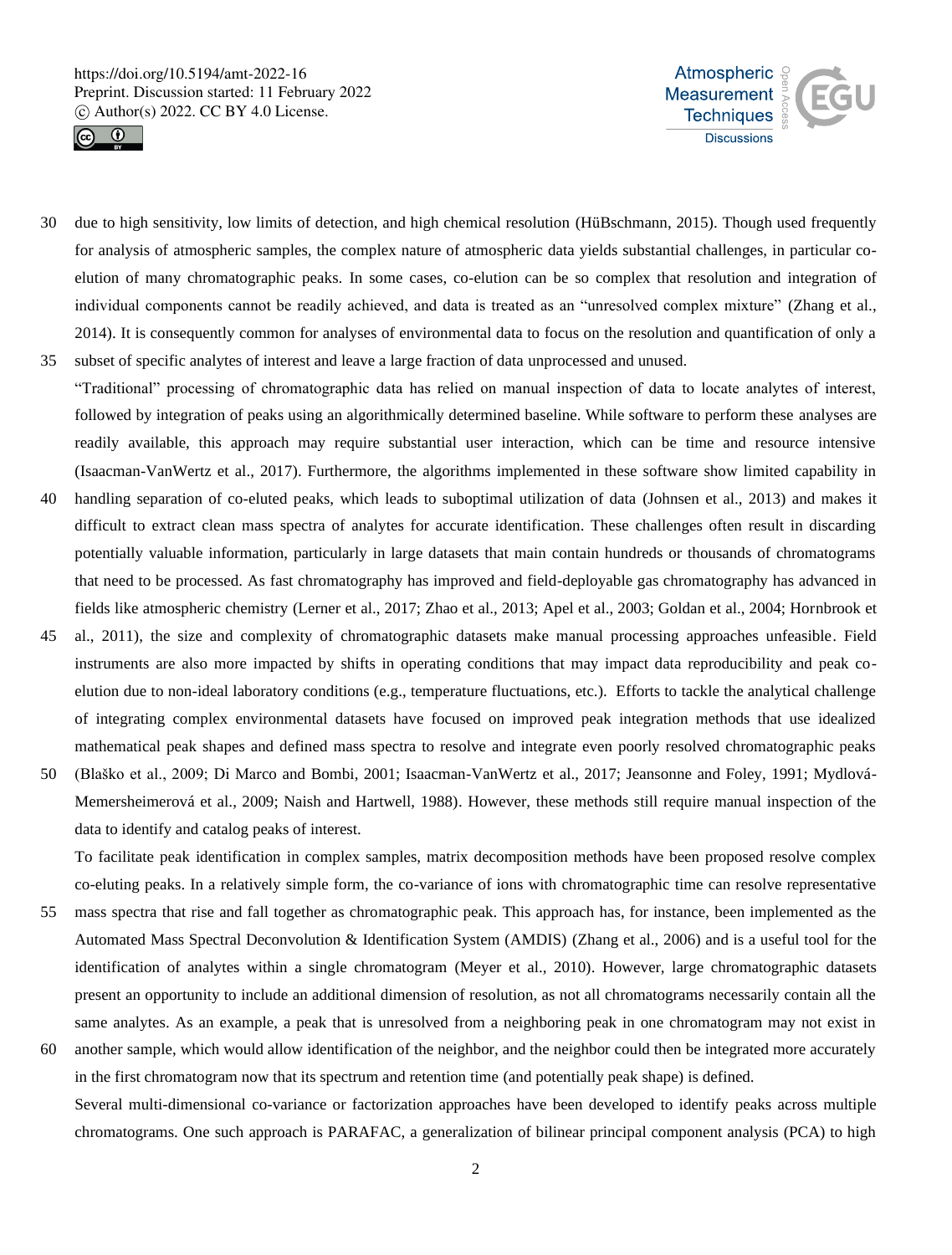



order arrays (Hubert et al., 2012) in which a data array consisting of multiple chromatograms is decomposed into loadings 65 and scores representing chromatographic profiles and mass spectra that can be more efficiently integrated. With relatively high signal-to-noise ratio and the proper number of components, a unique solution that consists of true mass spectra of analytes can be found (Skov and Bro, 2008). PARAFAC2 was further developed to perform similar decomposition but with more robust handling of potential retention time shifts by not requiring all samples to have nearly identical time profiles, as PARAFAC requires (Zhang et al., 2014). Similarly, positive matrix factorization (PMF), a matrix decomposition method 70 based on a weighted least squares fit (Paatero and Tapper, 1994), has been applied to deconvolve chromatographic data (Zhang et al., 2014). Unlike PCA, the result matrices, scores, and loadings of PMF are constrained to be non-negative, which reflects the characteristics of environmental data more accurately (Paatero, 1997). Another major difference is that, in

contrast to PCA, the factors obtained by PMF are not constrained to be orthogonal, are determined independently, and do not form a hierarchy in which each successive factor captures less variance. These advantages make PMF well-suited to describe

75 environmental data, and PMF has become a preferred matrix size reduction technique, particularly in the field of atmospheric chemistry (Ulbrich et al., 2009). Prior applications to chromatographic data have instead focused on either the resolution and integration of major components (Amigo et al., 2010; Hoggard and Synovec, 2007), or the extraction of average mass spectra and chromatographic profiles that provide binned information on broad classes of compounds (Zhang et al., 2014). However, this approach has some limitations, as minor components may provide unique information regarding 80 the sources or chemical transformations of a sample.

This study presents an automated approach of cataloging and potentially identifying all analytes in a complex chromatographic dataset. By coupling PMF, an established factor analysis technique with a decision tree, the approach described here deconvolutes complex chromatograms into a list of all or nearly all unique analytes and their associated mass spectra. This technique complements the new generation of tools described above developed to improve the efficiency and

85 accuracy of integrating a list of known chromatographic peaks.

#### **2 Methods**

Our approach to cataloging all analytes in a set of chromatograms consists of two major processes. The first process is PMF analysis, and the second is a decision tree used to filtering, sorting, and cataloging PMF outputs into a list of analytes. We first provide an overview of the PMF algorithm before describing the overall cataloging approach.

## 90 **2.1 Positive matrix factorization**

Positive matrix factorization is a bilinear model that approximates an observed data matrix, X, by finding the weighted least squares solutions for a set of factors that can describe the dataset (Paatero and Tapper, 1994). In the case of chromatographic data, the data is a matrix in which rows represent the average mass spectra of each averaging time period (typically 1-5 Hz) and columns are the time series of each mass spectral mass-to-charge ratio (*m/z*). The model is represented as: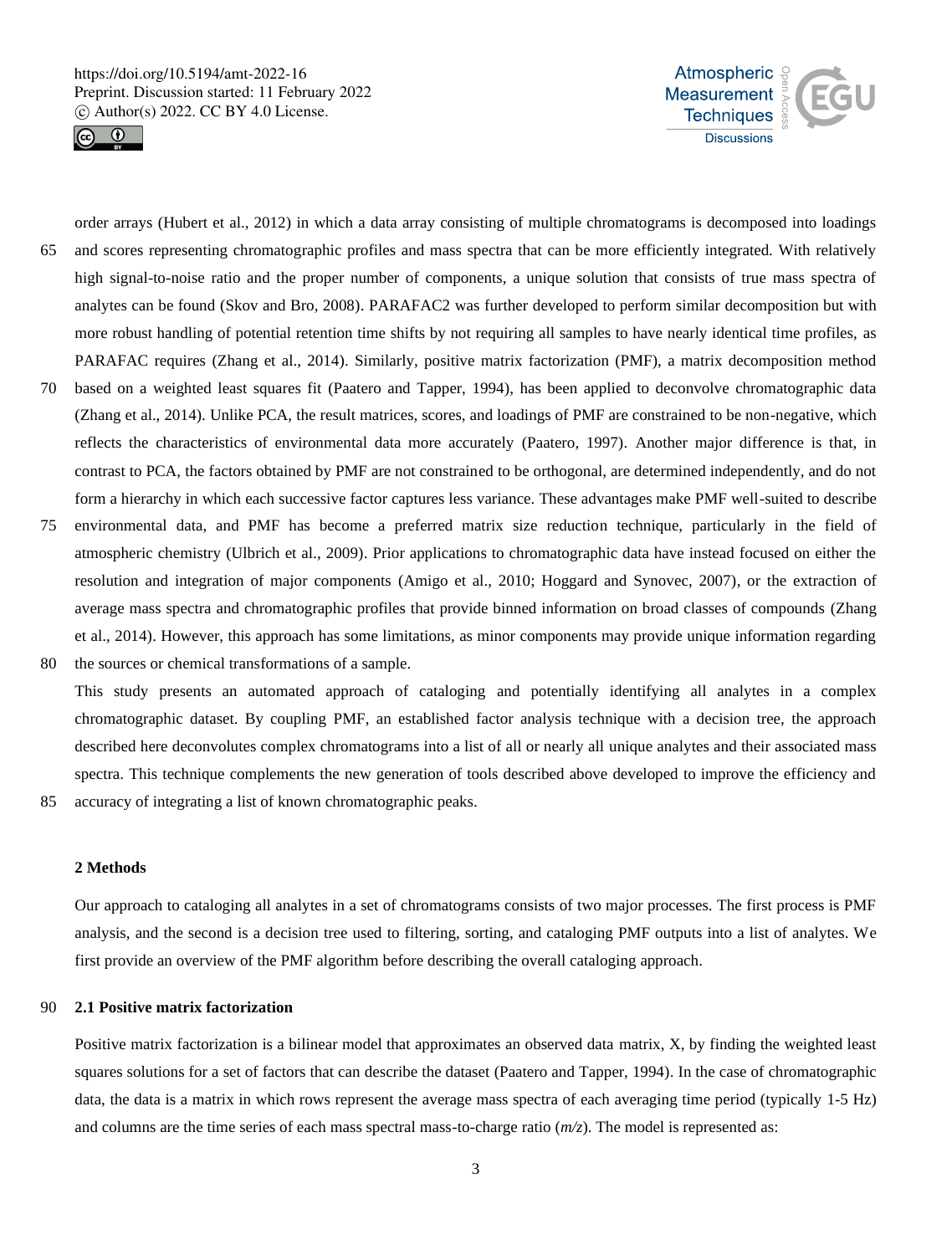



## 95  $X = GF + E$  (1)

where X is the data matrix, E is the residual matrix, and G and F are the score and loading matrices, respectively. The chromatographic data matrix is thus described by a set of factors, each of which has an average mass spectrum (the loading) and a time-dependent score that represents the chromatographic profile. The elements of both G and F matrices are constrained to be non-negative and are therefore expected to more accurately represent real-world data than PCA or other

100 PCA-based matrix decomposition methods.

The number of factors is prescribed *a priori* by the user, which represents a major source of uncertainty and subjective interpretation in typical PMF applications. In contrast to other PMF applications, the primary goal in this work is not to optimally describe the complete data set, but rather to increase the number of factors to a point where even minor components are extracted as separate factors, even at the risk of over-fitting the data (which will be rectified by a subsequent

- 105 decision tree). Assigning too many factors (e.g., greater than the number of compounds in the sample) in the model can cause "factor splitting," a phenomenon in which a factor that might carry real-world meaning or interpretation is divide into multiple factors that cannot be readily interpreted (Hoggard and Synovec, 2007). In the context of this work, splitting would result in the separation of an analyte into multiple different chromatographic peaks that all represent the same analyte. We address this case using the decision tree presented below and therefore do not rely on existing metrics for evaluating the
- 110 optimality of the factor solution (e.g., the ratio of error in the solution to expected error, " $Q/Q_{exp}$ "). In this study the PMF Evaluation Tool, PET version 3.04 (Ulbrich et al., 2009) software package in Igor Pro 8 (WaveMetrics, Inc.) was used to run the PMF2 (Paatero and Hopke, 2009) algorithm on the dataset and obtain PMF outputs. Chromatograms were analyzed using the freely available TERN software package within the same programming environment (Isaacman-VanWertz et al., 2017).

# 115 **2.2 Description of analyte cataloging method**

#### **2.2.1 Batch process of positive matrix factorization**

An overview of the complete process is shown in Fig. 1. Multiple chromatograms representing time-varying mass spectra are stacked to yield a three-dimensional data array  $(I \times J \times K)$ , where I and J constitute a chromatogram (elution profile x mass spectra) and K is the number of samples (Amigo et al., 2010). Each chromatogram is first aligned to the same retention time

- 120 basis by using a small number of known compounds or introduced standards in each sample to define known retention times. To achieve high chemical resolution and identify minor constituents, PMF is not performed on the full matrix, but rather on sub-sectioned "slices" that represent short periods of the chromatogram. As samples of environmental data can be highly complex and heterogenous, applying PMF to small portions of the elution time successively is significantly more effective than extracting factors from the full range of the elution time data (Zhang et al., 2014). Each slice is comprised of the same
- 125 period of elution time from each sample chromatogram. Though retention times of chromatograms have been globally aligned, some small shifts in retention time may still exist at the timescale of a slice; consequently, a secondary, "fine-scale"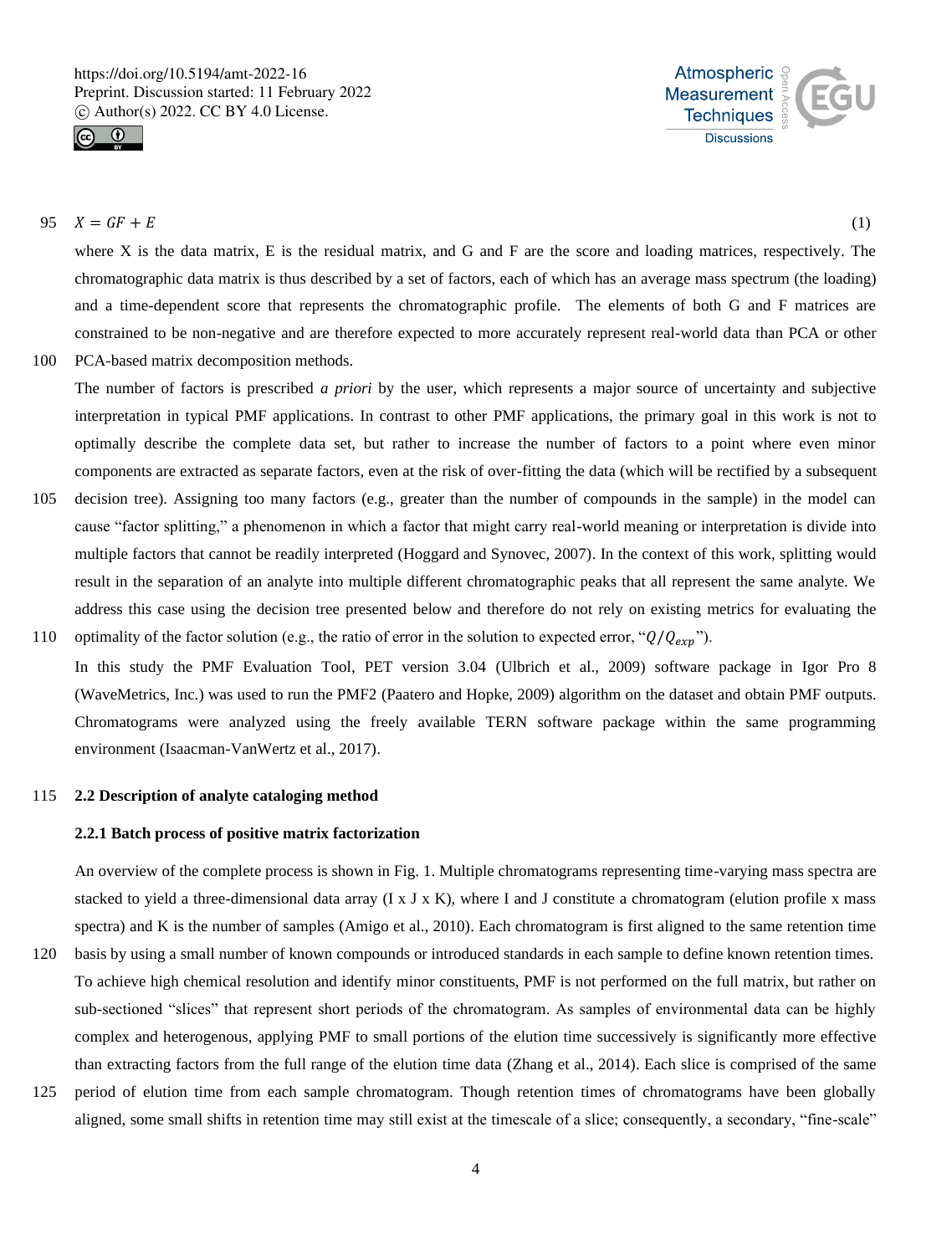



retention time correction is applied to each sample within the slice to yield a unified time basis (typically the retention time of one of the chromatograms). A form of correlation optimized warping (COW) (Nielsen et al., 1998) is used, in which the retention time offset is determined that maximizes the correlation of the maximum number of single ion chromatograms 130 (SIC) within the slice. This approach is expected to work so long as a dominant fraction of peaks are present in all chromatograms but does not require all peaks to be present. This fine-scale retention time adjustment is not strictly necessary for the application of PMF; without it, the same analytes will generally be found in the chromatograms. However, minimizing retention time differences between chromatograms is very useful for the subsequent decision tree to determine whether peaks in different chromatograms represent the same analyte, as opposed different analytes with highly similar 135 retention times and mass spectra (e.g., isomers).

For each slice of the three-dimensional data array, the dimensionality is reduced by concatenating samples, such that the first row of the two-dimensional matrix of one chromatogram is positioned after the last row of the matrix of another chromatogram. The resulting two-dimensional slice matrix represents repeating periods of elution time. PMF is then applied to this concatenated slice matrix, yielding a set of factors that represent the elution profiles of mass spectra that co-vary (i.e.,

- 140 chromatographic peaks of analytes). For the reasons discussed above, tens of factors are used in the PMF solution, which is higher than used in most other more common PMF applications (Ulbrich et al., 2009). This number of factors is on the order of the length of the slice divided by the typical peak width (i.e., one or two factors per resolvable peak), but a more detailed discussion of optimizing the number of factors is discussed in the results section. Each resulting PMF factor from the slice consists of the chromatographic profiles of a given mass spectrum in each chromatogram (an example is shown in Fig. S2).
- 145 Factor data are stored for subsequent processing, and PMF is performed iteratively through slices until the entire range of chromatographic time is covered. Each slice overlaps in part with the slices before and after to capture potential peaks that may be cut off at the edges of each slice; overlap must equal or exceed the typical width of a chromatographic peak to ensure this outcome. The full set of PMF results for all slices are compiled and addressed through a decision tree, shown broadly in Fig. 1 and addressed in more detail below.
- 150 The optimal number/length of slices is expected to be data-dependent and is expected to control the number of factors needed to fully deconvolute the data. Shorter slices can likely be analyzed with fewer factors, but require more slices to analyze the full chromatogram, making estimation of computational time somewhat complex. In this work we use slices of 5-15 seconds and PMF solutions with up to 35 factors, then discuss tradeoffs in the results. We demonstrate in this work that the decision tree described below addresses potential factor splitting caused by high factor solutions, so there is little
- 155 disadvantage to increasing the number of factors other than the additional required computational time. In contrast, decreasing the number of factors can result in the detection of fewer analytes. Consequently, it is necessarily a decision of the user of this method to balance potential decrease in data extraction against computational resources.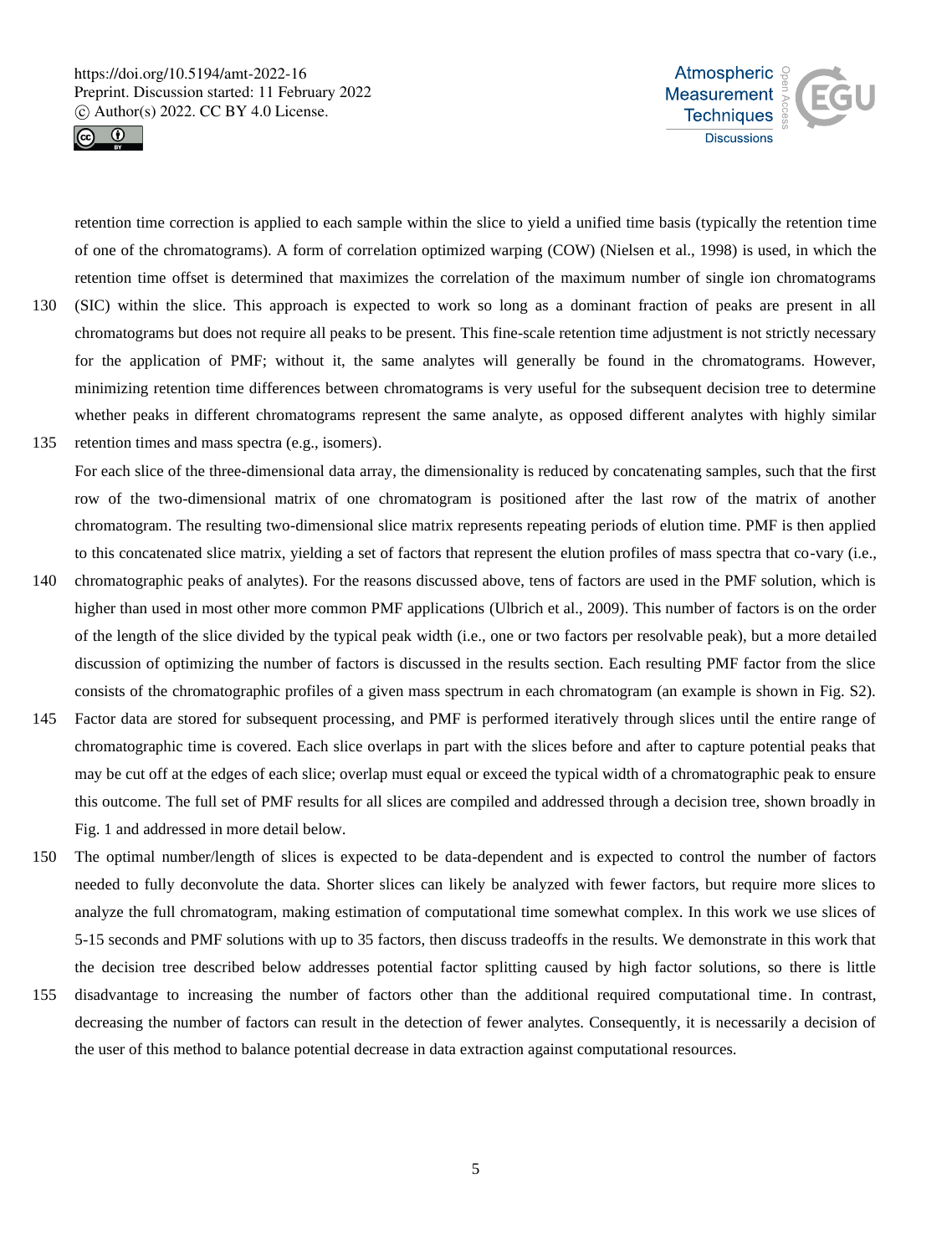



## **2.2.2 Decision tree**

A detailed description of steps involved in the decision tree is presented in Fig. 2. Steps are described in detail below, but the 160 overall approach proceeds as follows:

- (1) Peaks are detected in each PMF factor and cataloged by quantitative parameters describing their idealized mathematical form.
- (2) Spurious peaks are removed by several filters to eliminate noise.
- (3) Peaks in each factor are sorted into potential analytes based on retention times.
- 165 (4) Potential analytes are sorted and combined into a catalog of unique analytes by comparing retention times and mass spectra.

*Peak detection and fitting*. Within a factor, peaks are detected by using first and second derivatives to find local minima and maxima. All found peaks are then simultaneously fit to mathematically idealized forms; we assume a Gaussian curve as the ideal chromatographic peak shape (Anderson et al., 1970), though experimental peaks are often perturbed from the ideal

- 170 shape by instrumental factors and a certain level of mixing of signals is introduced (Isaacman-VanWertz et al., 2017). Implementation of this approach was performed using built-in packages within the Igor Pro 8 programming environment (specifically, "Multipeak fitting 2"). A more complex approach could include modified peak shapes (e.g., convolution with an exponential (Isaacman-VanWertz et al., 2017)), but because the goal is to catalog all peaks as opposed to perfectly integrate them, a refined peak shape is likely unnecessary. The outcome of this peak fitting is a set of peaks present within
- 175 each factor chromatographic profile (example shown in Fig. S3), including their known retention times within each chromatogram and their retention times relative to peaks in all the other chromatograms (i.e., retention times both uncorrected and corrected to a unified time basis). Not all factor chromatographic profiles necessarily contain any peaks at all, with noise or background factors frequently returned (as seen in the example shown in Fig. S2). The parameters that quantitatively describe the peak (location, width, and height) are stored alongside corresponding time profiles and mass
- 180 spectra from the PMF. The location of a peak (i.e., retention time) is the mean of the Gaussian curve, and the width of a peak is described by the standard deviation of the curve. The uncertainty in these three parameters determined by the fit are also stored. By performing peak detection and initial fitting on all factors within the slice, an index of all potential peaks is generated within the region of the chromatogram. These peaks are then validated and cataloged into analytes in subsequent steps by a decision tree.
- 185 *Peak filtering*. Once all potential peaks are indexed, spurious potential peaks are eliminated. The automated peak detection and fitting algorithm may find peaks in factors that do not qualitatively appear to contain any chromatographic peaks or may imply that the inclusion of a negative peak improves the fit (Anderson et al., 1970). Filtering thresholds are introduced to remove these peaks. Specifically, peaks with negative parameters and/or an estimated error greater than the corresponding parameter (i.e., width) are considered to be a result of a bad fit and thereby rejected. In addition, peaks with weak signal
- 190 (peak height/baseline signal < 10) are removed. Furthermore, because true chromatographic peaks are expected to have a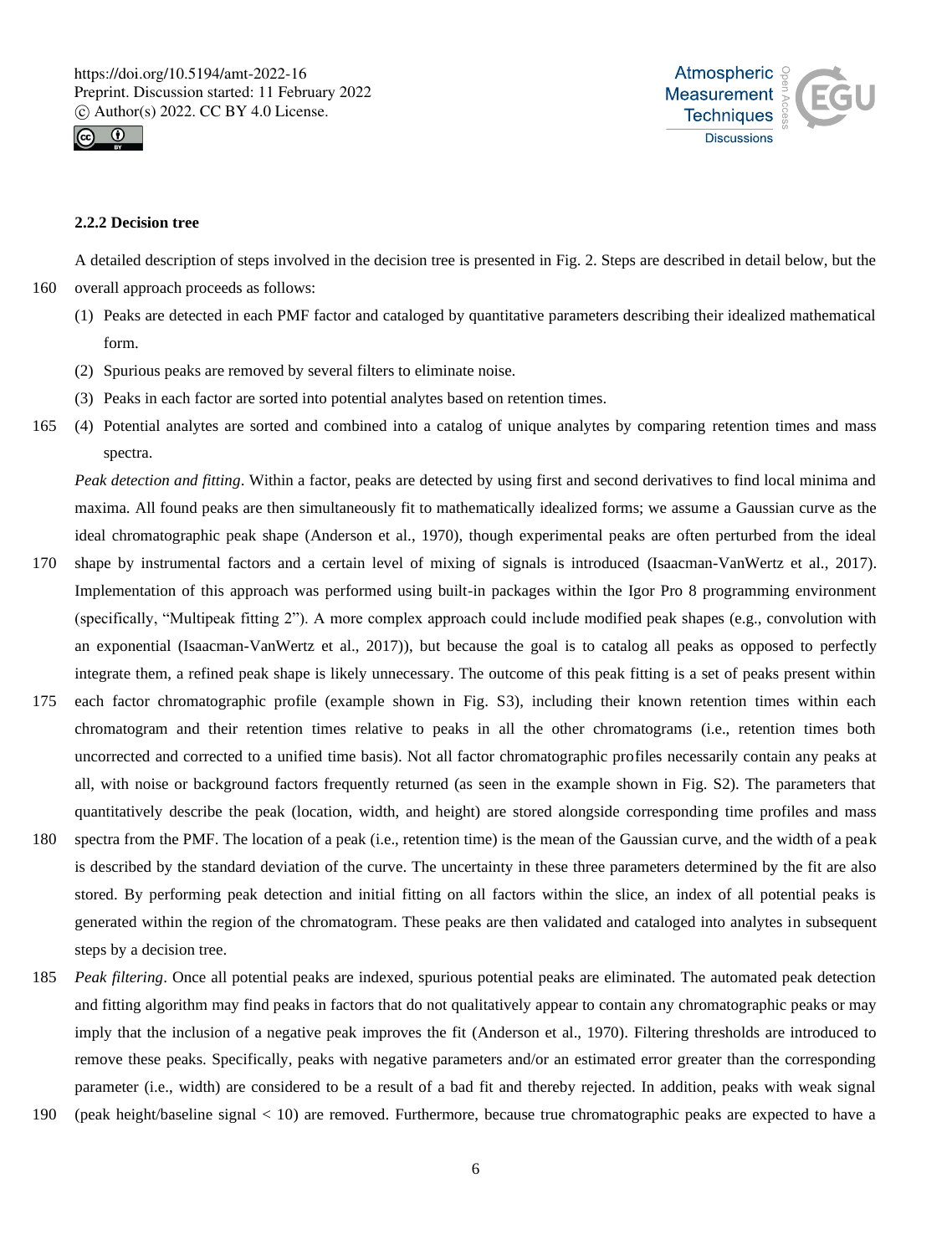



peak widths that can be reasonably well-defined (i.e., the range of possible widths in a dataset may be variable but is generally not very broad), outliers of peak widths are identified using Tukey's fences method (Tukey, 1977) with a conservative range for reasonable peak width. The range is defined as:

$$
[Q_1 - k(Q_3 - Q_1), Q_3 + k(Q_3 - Q_1)]
$$

)]  $\left[ \begin{array}{ccc} 2 & 0 & 0 \\ 0 & 0 & 0 \\ 0 & 0 & 0 \\ 0 & 0 & 0 \\ 0 & 0 & 0 \\ 0 & 0 & 0 \\ 0 & 0 & 0 \\ 0 & 0 & 0 \\ 0 & 0 & 0 \\ 0 & 0 & 0 \\ 0 & 0 & 0 \\ 0 & 0 & 0 & 0 \\ 0 & 0 & 0 & 0 \\ 0 & 0 & 0 & 0 \\ 0 & 0 & 0 & 0 \\ 0 & 0 & 0 & 0 & 0 \\ 0 & 0 & 0 & 0 & 0 \\ 0 & 0 & 0 & 0 & 0 \\ 0 & 0 & 0 & 0 & 0 \\$ 

195 where Q1 and Q3 are lower and upper quartiles of the sorted peak width, respectively, and  $k = 3$ . Peaks with widths outside this range are rejected, i.e., those with widths outside the interquartile range by more than three times the magnitude of the interquartile range. Finally, a small number of peaks whose parameters are near both the upper boundary of the peak width and the lower boundary of the peak height to base ratio (i.e., low abundance, broad peaks, those with a height/width ratio of, empirically, ~10000) are rejected as they indicate either poor fitting of the peaks or a fitting of noise.

- 200 *Peak sorting*. Ideally, using the optimal number of factors will result in each factor representing one chemical compound, but in practice more than one analyte may be detected within a given factor. This may be due to the true presence of multiple analytes within the slice that have mass spectra too similar to deconvolve (e.g., branched alkane isomers), or may be due to an error introduced during peak detection or fitting. Peaks in a given factor by definition share a mass spectrum, so those that are chromatographically separated by less than the median peak width (i.e., have nearly the same retention time) are assumed
- 205 to represent the same analyte. When such peaks are found in the same chromatogram, they are assumed to be the product of factor and/or peak splitting and are combined. Peaks that meet these criteria across multiple chromatograms (i.e., found within one factor at the same relative retention time) are assumed to represent the same unique analyte across each chromatogram. Peaks within a factor that are separated by more than a peak width are considered unique analytes. This process sorts the peak catalog to yield a list of all potentially unique analytes across all factors, with some factors containing
- 210 multiple analytes (all with the same mass spectrum) and some factors containing no analytes. Potential analytes each have an associated retention time and mass spectrum, and a known peak height and width in each chromatogram in which it was found.

It is theoretically also possible that multiple analytes are present in a factor not because they have similar spectra, but because the number of factors is substantially lower than the number of analytes present so PMF yields some approximate

- 215 convolution of analytes. However, in practice, this issue is largely avoided by using a large number of factors. Furthermore, the approach to combining peaks with similar retention times and spectra within a chromatogram may capture a small number of isomers that share a mass spectrum, are rarely resolved, and covary between samples, (e.g., *m*- and *p*-xylene). This limitation is likely inherent to the approach, as their resolution by an automated peak detection algorithm would require an assumption of peak shape, which would limit its application to complex data.
- 220 *Analyte sorting*. PMF followed by peak fitting, peak detection, and peak sorting is performed for all slices, generating a list of potential analytes across the full chromatographic range. Because these potential analytes were generated by examining peaks within each factor, this process does not account for the possibility that PMF factor splitting generates multiple factors containing the same analyte with slight variations in their mass spectra due to instrument drifts, etc. To address the issue of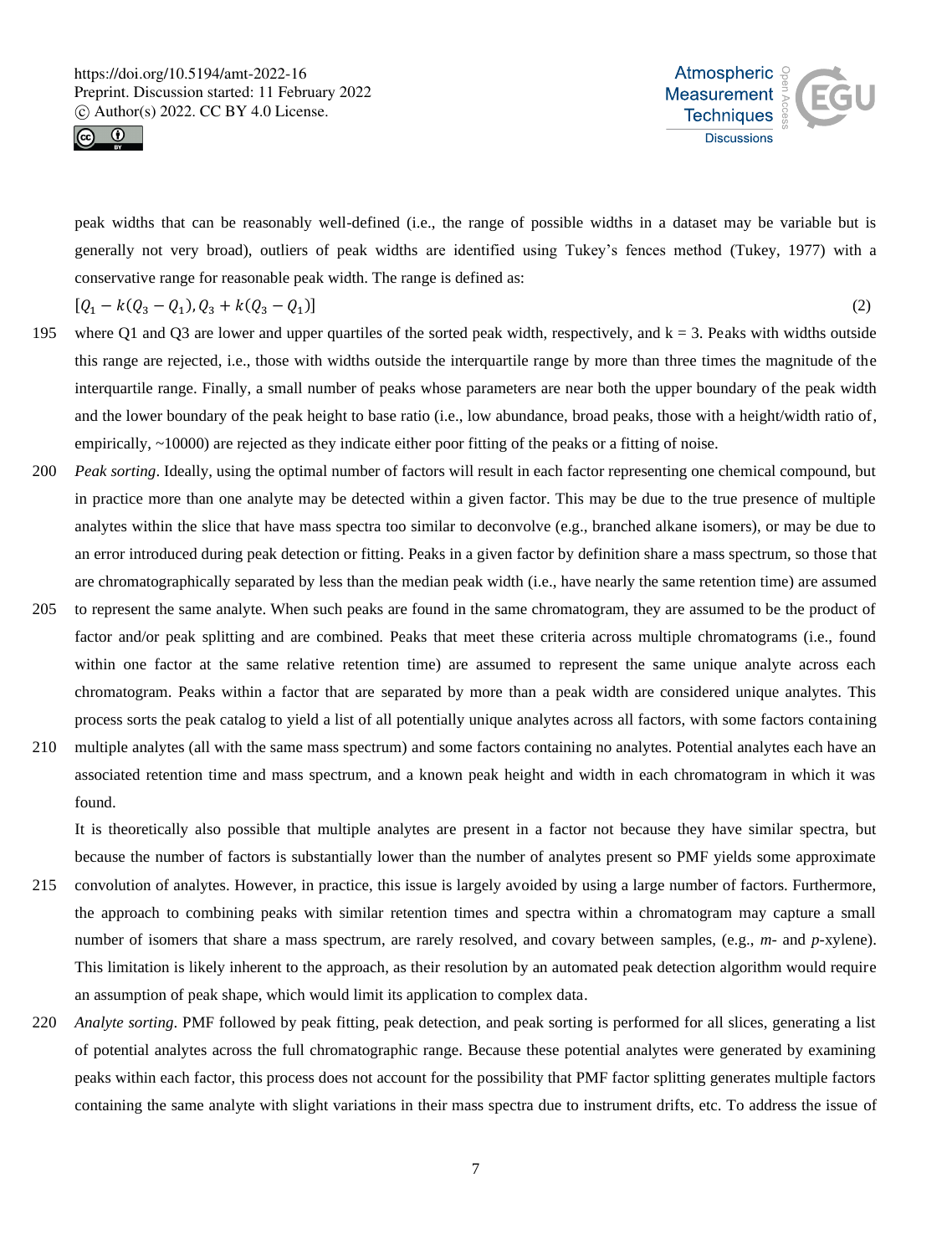



factor splitting, all the potential analytes are intercompared to remove and combine possible repeats. Mass spectra of all 225 analytes (i.e., the mass spectrum of the factor in which they were found) are compared by cosine similarity:

$$
\epsilon = \frac{M_1 \cdot M_2}{||M_1|| ||M_2||} \tag{3}
$$

where  $M_1$  and  $M_2$  are normalized mass spectra of two analytes. This is the preferred approach of commonly used mass spectral libraries and search programs (Stein, 2014). Two identical mass spectra will have  $\epsilon = 1$ . Values of 0.8 and higher are generally considered to indicate two mass spectra that may represent the same analyte (Stein, 1994; Worton et al., 2017).

- 230 Analytes with mass spectral cosine similarity values,  $\epsilon \geq 0.8$ , are compared by their retention times. In cases where the difference is greater than the median width – in other words, if the peaks are considered sufficiently distant to each other – they are cataloged as two unique analytes. Analytes with matching mass spectra and retention times that are not sufficiently resolved are considered to be the same compound detected by two different factors or are two analytes that cannot be resolved by the instrument either chromatographically or by their mass spectra. When found within one slice, analytes are
- 235 combined by summing peak heights and weighted averaging of their defining parameters (width, mass spectra, etc.). In overlapping sections between slices, any repeat analytes (i.e., found in both slices with matching retention times and spectra) are simply filtered out.

The outcome of this analyte sorting process is a catalog of unique analytes with associated retention times and mass spectra, including information about their widths and heights in each chromatogram used in the analysis. Examples of analytes found

240 are provided in Figs. S4 and S5, which are discussed in more detail in the results section below. This catalog of analytes is the end goal of the present work, but could be used as a template for subsequent analyses, or as a dataset to be matched against existing libraries or authentic standards for identification (Worton et al., 2017).

#### **2.3 Sample datasets**

The method developed is tested using two GC-MS datasets: a laboratory-generated dataset of known standards and a dataset 245 of ambient aerosol samples. Both datasets were collected using a Semi-Volatile Thermal desorption Aerosol Gas chromatograph (SV-TAG). This instrument has been described elsewhere in detail (Isaacman et al., 2014; Williams et al., 2006; Zhao et al., 2013). In brief, sample is collected on a passivated metal fiber filter housed in a temperature-controlled cell, either by introducing a liquid standard or pulling through sampling ambient air. The cell is then thermally desorbed with a programmed temperature ramp (25 to 315  $\degree$ C over 8 minutes) and analytes are transferred to a GC column ramped from 50

250 °C to 310 °C. GC eluent is then analyzed by electron ionization mass spectrometry (Agilent Technologies). The two datasets differ in their column ramp rate and dimensions. Laboratory data was collected with a MTX-5 column (15 m  $\times$  0.25 mm  $\times$ 0.25 μm, Restek) at a ramp rate of 12.5 °C/min. Ambient data was collected with a Rtx-5Sil MS column (20 m  $\times$  0.18 mm  $\times$ 0.18  $\mu$ m, Restek) at a ramp rate of 23.6 °C/min.

For analysis of known standards, liquid standards were injected into the sample collection cell through the automated liquid 255 injection system of the TAG (Isaacman et al., 2011). Standards included 10 ng of *n*-alkanes (C<sub>8</sub>-C<sub>40</sub> diluted from 500 μg/ml,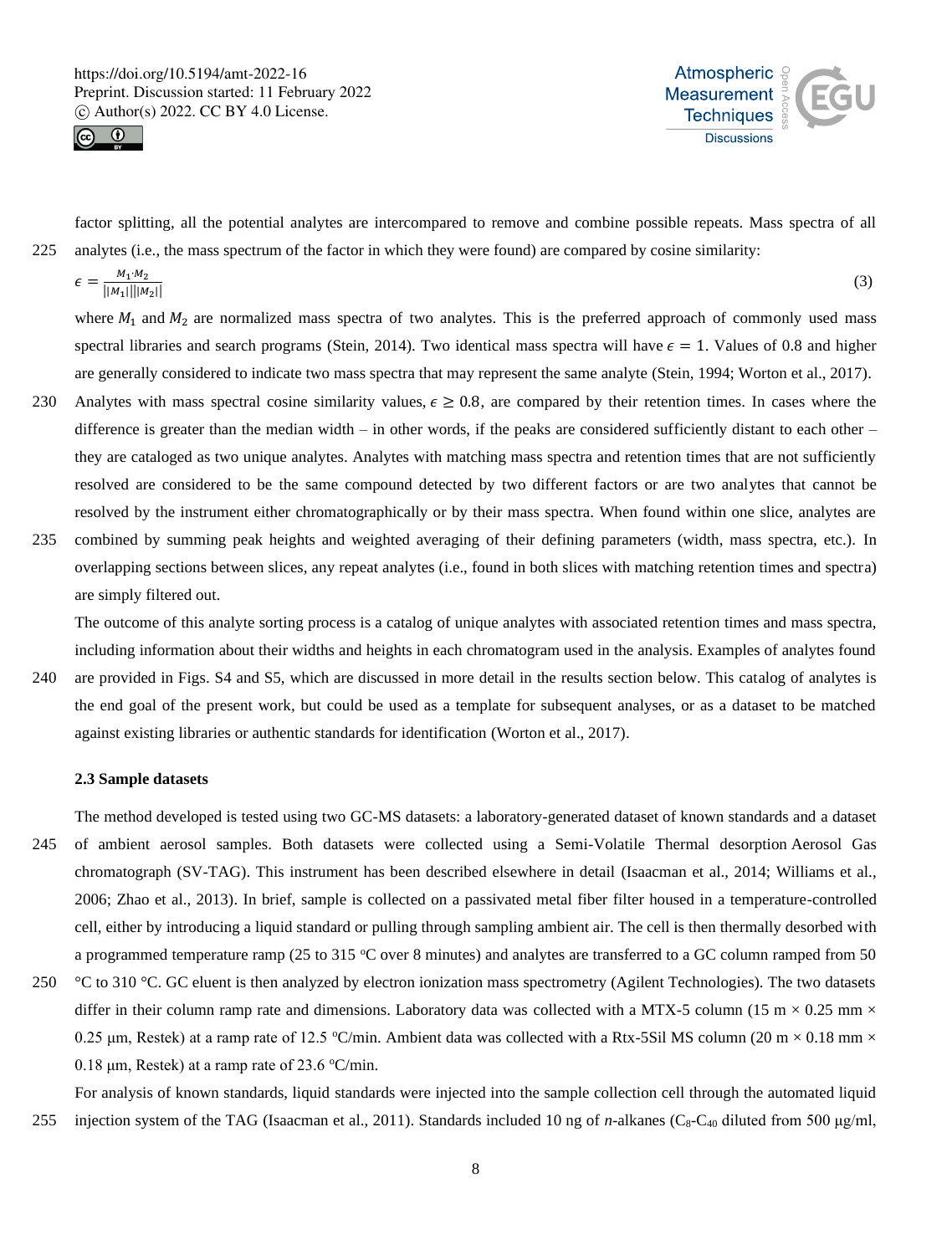



supplied by AccuStandard) and 15 ng of select perdeuterated n-alkanes:  $C_{14}$ ,  $C_{15}$ ,  $C_{16}$ ,  $C_{20}$ ,  $C_{24}$ , and  $C_{26}$  (diluted from stock mixtures made of pure compounds, supplied by C/D/N Isotopes approximately two years prior to use). Collection of ambient air data took place near Manaus, Brazil as part of the GoAmazon2014/5 campaign (Martin et al.,

- 2016). Details of sampling and the SV-TAG instrument used to collect this dataset has been previously published (Isaacman-260 VanWertz et al., 2016). The data presented in this work were collected during the wet season in February and March 2014. Samples of atmospheric particles and semi-volatile gases were collected during the first 22 minutes of every hour. During desorption of the collection cell, analytes were derivatized by introducing N-methyl-N-trimethylsilyltrifluoroacetamide (MSTFA) into the desorption flow; this method silylates all hydroxyl groups, improving transfer through the GC column (Isaacman et al., 2014). Approximately 100 compounds have been previously resolved and cataloged in this dataset 265 (Isaacman-VanWertz et al., 2016), of which only a small fraction were identified as compounds with known molecular structures and identities.
	- **2.4 Method validation**

The analyte cataloging method is investigated using real-world GC-MS data collected on known calibrants and under field conditions, as described below. Two major failure modes are examined: (1) negative errors in the form of uncatalogued

- 270 analytes due to underfitting, and (2) positive errors in the form of false analytes identified due to factor splitting or overfitting. The former can theoretically be addressed in large part by increasing the number of factors, but this approach increases the potential for the latter. To examine this interplay, and the ability of the decision tree to compensate for potential positive errors, we examine sections of chromatograms containing known *n*-alkanes and perdeuterated isotopologues. These samples are analyzed with a varying number of factors to understand the ability of the method to identify major and minor
- 275 components, and address factor splitting caused by high numbers of factors. Slices of 4 chromatograms of a 5-15 second window containing known analytes are investigated under a range of method parameters. Application to complex field data provides an addition test for negative errors by challenging the method with data that has previously been catalogued by an expert operator, as well as providing insight into the power of the proposed method.
- To validate the method, we discuss below the results of three specific tests. In the first test (Section 3.1), we investigate the 280 potential for positive errors by using high-factor PMF solutions to generate the catalog of peaks used by the decision tree. In the second test (Section 3.2), we investigate the potential for negative errors by examining the deconvolution of poorly resolved analytes with similar mass spectra. In the third test (Section 3.3), we investigate the utility of the method in realworld data by applying the method to a complex environmental sample and examine the potential for negative errors by comparing the analyte catalog to a previously published analysis (Isaacman-VanWertz et al., 2016).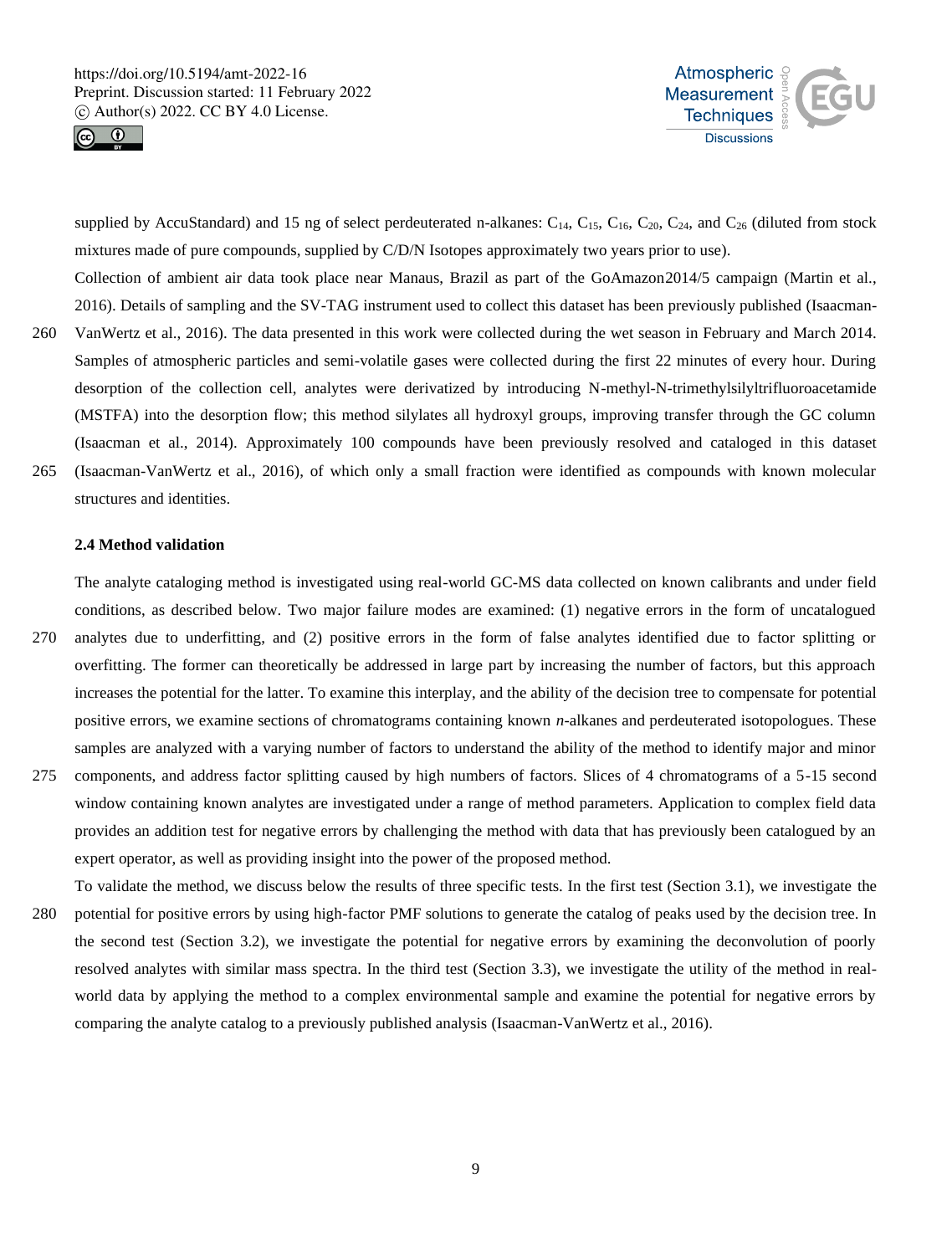



#### 285 **3 Results and discussion**

#### **3.1 Effects of increasing factors**

The proposed cataloging method was applied to a 15-second chromatographic window that included the peak known to represent injected perdeuterated tetradecane  $(C_{14}D_{30})$ , with the number of PMF factors ranging from 1 to 20 (Fig. 3). In a one-factor solution, one analyte was found, representing the known compound (Fig. 3a). The number of analytes found 290 increased as more factors were used, with the injected compound always found and minor analytes found in higher factor

- solutions as discussed below. The relationship between the number of analytes found and the number of factors is non-linear, approaching an apparent plateau. This plateauing behavior for analytes is in contrast to growth in the number of peaks found, which continues to increase linearly with number of factors. An ever-growing number of analytes is physically improbable given the relative simplicity of the data, and these peaks likely represent factor splitting. The decision tree addresses this
- 295 issue by rejecting and combining these found peaks, eventually yielding six unique and distinct analytes that remain relatively stable across solutions.

This result agrees with the trend in the percent of the total signal that is not described by the found analytes, i.e., percent residual calculated as the sum of absolute difference between the total ion chromatogram and the reconstructed signal curve at each point in time relative to the sum of total ion signal. With increasing factors, percent residual first drops, from 300 approximately 17% with one factor down to less than 10% with a few factors. Though identifying the main injected compound and describing 83% of the measured data is independently quite compelling, the 9-factor solution (Fig. 3b)

- suggests that the measured data can be better described by increasing the number of factors. Though these analytes appear to represent splitting of the chromatographic peak, we demonstrate in the following section that these data represent real analytes that might be overlooked by a manual operator. The 3 to 4 major analytes are therefore cataloged with only a few 305 factors, and the same major analytes are cataloged in a 9-factor solution as a 19-factor solution (Fig. 3c). Subsequent increases in the number of factors, from 4 to 20, yield little additional information to describe the measured data, detecting only a small number of low-abundance peaks. Overall, these results demonstrate that the approach can identify minor
- components, while increasing the number of factors beyond the minimum necessary neither provides additional information nor impedes the method (other than the additional computational resources used).

## 310 **3.2 Deconvolution of poorly resolved analytes**

Analysis of perdeuterated tetradecane discussed above indicates that most of the signal can be described by 3 analytes and while a few additional analytes may be present, their inclusion does little to describe the overall signal. These 3 analytes are those shown in Figs. 3b and 3c as poorly resolved peaks, and they are commonly identified in all factor solutions that found three or more analytes (i.e., 4-factor solutions and higher). The presence of 3 analytes under this peak is curious, as the

315 known sample was comprised of only perdeuterated tetradecane  $(C_{14}D_{30})$ . However, we demonstrate here that these data can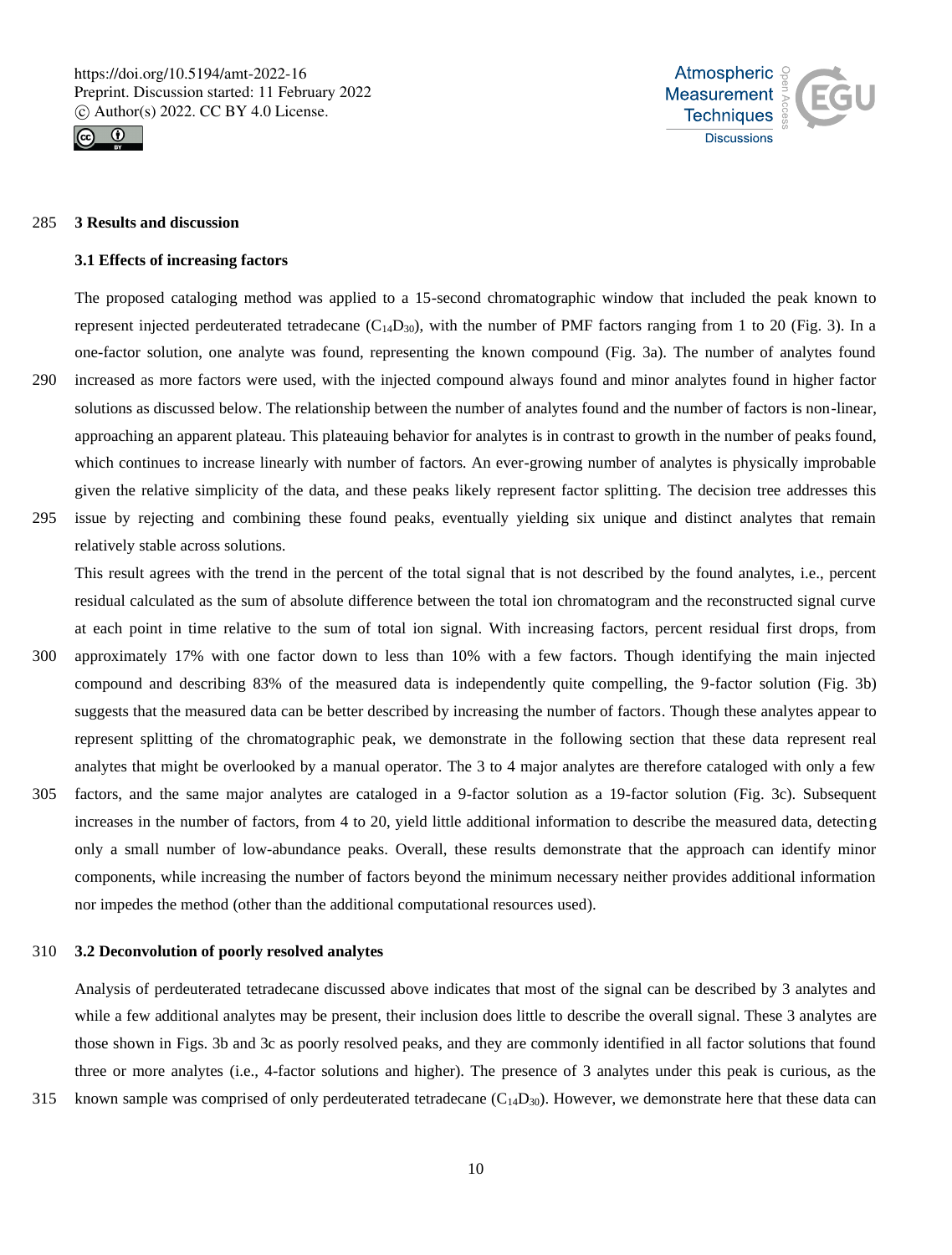



be described as two isotopologues,  $C_{14}D_{29}H$  and  $C_{14}D_{28}H_2$ . (Fig. 4), which are not unexpected in isotopically labeled standards mixed into methanol, in particular those that were purchased several years prior as is the case here.

- The total ion chromatographic peak appears to be normally distributed with minimal skew, but the analyte cataloging method we develop here finds three analytes with slight shifts in retention time and differences in mass spectra. One analyte is 320 deconvolved using only a 2-factor solution (Fig. 4a) and the third is found in higher-factor solutions (Fig. 4c). Retention times are shifted later, as expected for replacement of a deuterium with a hydrogen, and projection of this trend forward (i.e., replacement of all deuterium with hydrogen) predicts a retention time roughly that of non-labelled tetradecane as expected. Similarly, the fragmentation patterns are highly similar, but there are some critical differences in their intensities. This is clearest in the fragmentation patterns at their molecular weight, with  $C_{14}D_{30}$ ,  $C_{14}D_{29}H$ , and  $C_{14}D_{28}H_2$  having substantial 325 signal at  $m/z$  228, 227, and 226, respectively. At lower  $m/z$ , all compounds have large signal on mass  $m/z$  66 and differences
- of 16 (CD2), but isotopologues also have higher signal at masses shifted by one or two amu (e.g., higher m/z 65 for  $C_{14}D_{29}H$ ). The separation of isotopologues presents one of the most difficult challenges for separation methods like chromatography (Valleix et al., 2006; Filer, 1999) due to the tendency of isotopologues with relatively smaller signal to be completely embedded in the peak of their counterpart and their similar spectral signals (Amigo et al., 2010). Figure 4 330 demonstrates these issues, and the ability of the method to overcome them.
- It is a clear possibility that the deconvolution of these three analytes is a case of positive error that these found analytes are an error within the method as opposed to real analytes. To test for that possibility, we performed the same analysis on nonlabelled tetradecane and found all signal reasonably described by a single analyte with no co-eluting analytes as expected (Fig. S6). This result supports the conclusion that the additional peaks found for deuterated alkanes are not artifacts due to
- 335 the high factor solutions but rather represent true co-eluting peaks that demonstrate the ability to find difficult-to-resolve analytes.

#### **3.3 Cataloging analytes in real-world data**

To evaluate the proposed method in a real-world application, we apply it across the full chromatographic range for data representing the gas- and particle-phase composition of atmospheric samples. Doing so requires user decisions on the 340 optimal parameters (e.g., number of factors, slice length). Figure 3 demonstrates the tendency of the method to find increasing numbers of analytes with increasing factors until reaching a certain threshold. It is reasonable to expect that the maximum number of analytes found in each slice is also a function of slice size (i.e., length of the chromatographic window). As slice length increases, the number of slices decreases (roughly linearly scaling computational time) and the number of necessary factors increases (roughly exponentially scaling computational time, Fig. S8). Because the decision tree

345 is effective at mitigating positive errors, the results of the methods (i.e., the catalog of analytes) are not strongly impacted by optimization decisions, which instead primarily impact efficiency (i.e., minimizing computational time). For the real-world data tested here, the maximum number of analytes observed in each slice roughly approaches a plateau when the number of factors used is 2-3 times the length of each slice (in seconds) (Fig. S7). Due to the balance between factor number and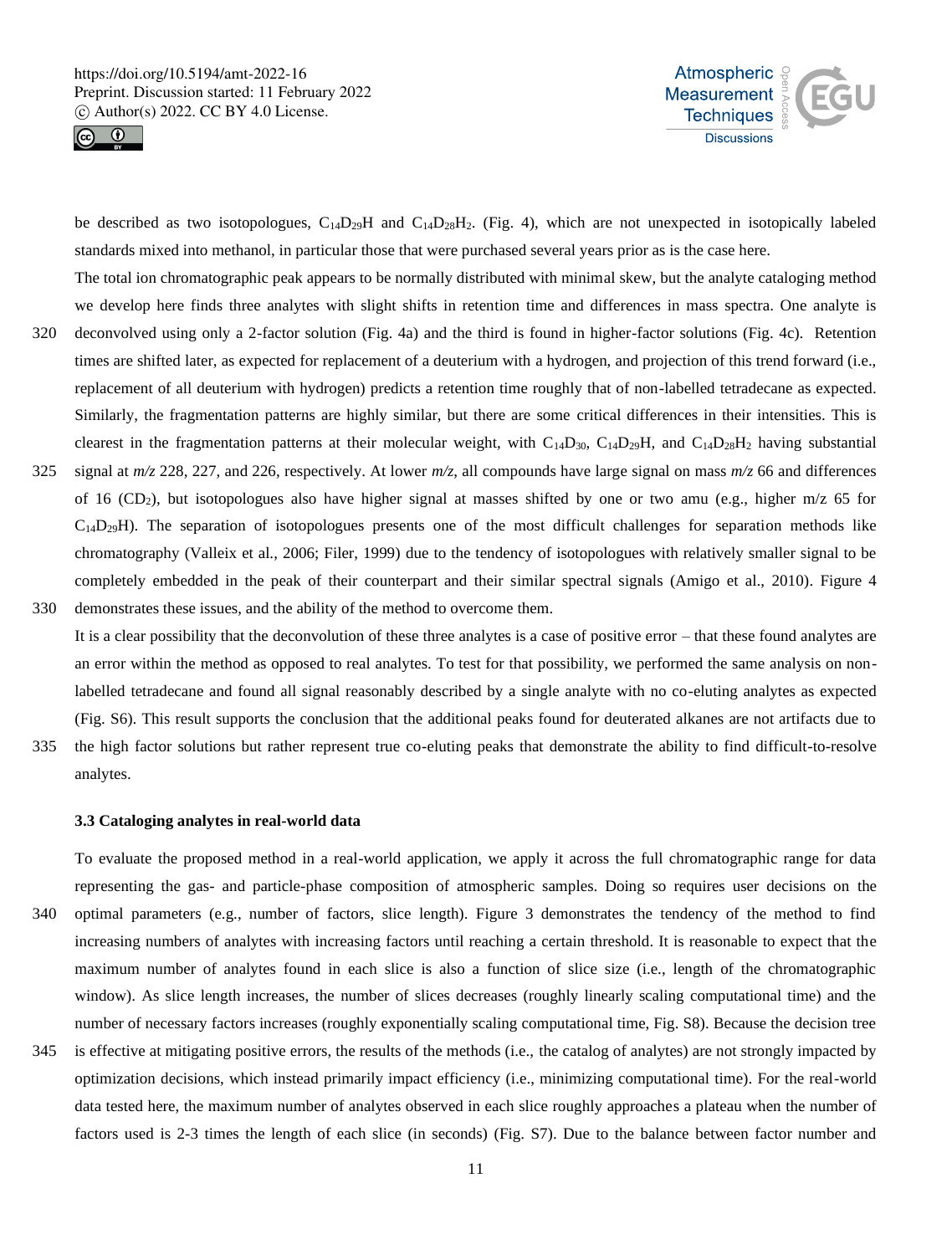



length, it is generally somewhat more efficient to use lower-factor solutions for a larger number of shorter slices, but 350 computational time is not substantially different across different sets of parameters that meet the necessary number of factors per slice length (Fig. S9). For this data, we use a 25-factor PMF on 10-second slices with 2-second overlap between slices (based on a typical peak width of 1-2 seconds).

A sample of four chromatograms within the retention time window 200 – 650 second were analyzed by this approach (Fig. 5), constituting 56 slices. These chromatograms were selected from the complete dataset based on their similar sampling

- 355 times, minimizing differences in instrument operating conditions (retention time, mass spectrometer tuning) over time. We recognize that the variance obtained by a larger sample size may increase the amount of information extracted, however this would significantly increase the computational expense. In essence, the optimization of sample size is dependent on sampleto-sample variability and processing capability. In this work, we use a sample of four chromatograms to demonstrate the effectiveness of this approach, and optimization of sample size is dataset-dependent and will be explored in future work.
- 360 From this sample of chromatograms, a total of 1169 analytes were identified, with a computational time of 290 minutes. In contrast, a previously published analysis of this dataset focused on only ~100 compounds cataloged by manual inspection. We probe the present analysis for negative errors by comparing the analyte catalog against analytes identified in the previously published analysis. The analyte catalog in this work was found to detect every peak in the dataset with a known identification, including introduced isotopically labeled internal standards, analytes identified by authentic standards, and
- 365 tracer compounds of interest for known atmospheric processes such as oxidation products of naturally emitted gases and emissions from biomass burning. For example, the identified peaks observed in the inset of Fig. 5 at 350 and 356 seconds are the known, highly studied oxidation products of isoprene, 2-methylthreitol and 2-methylerythritol (Claeys et al., 2004; Surratt et al., 2010; Wang et al., 2005), while the peak co-eluting earlier at 350 seconds is the  $\alpha$ -pinene oxidation product pinic acid. The analytes were also compared to the NIST library and only 96  $({\sim}8\%)$  of the cataloged analytes had mass
- 370 spectral matches in the library that were in the "good" or "excellent" range (Stein, 2008) (Fig. S10). Previous work has shown that matches below these thresholds indicate the found spectra does not represent the unknown analyte (Worton et al., 2017), suggesting that 90% of analytes in these samples do not exist in the mass spectral library. These results demonstrate both the utility of the proposed approach to detect and identify known analytes of interest, and to catalog hundreds of unknown analytes by their retention time and mass spectra.

## 375 **Conclusions**

In this work, we describe and evaluate a method to catalog analytes in a set of chromatograms representing complex environmental data. Analysis of known standards demonstrates high skill at finding minor analytes even when poorly resolved, with no strong tendency to find spurious analytes that are not actually present. This approach will consequently be valuable for the automated processing of complex chromatographic data and will enable new information to be extracted that

380 might otherwise be ignored or discarded by conventional approaches due to technical difficulties or limited resources.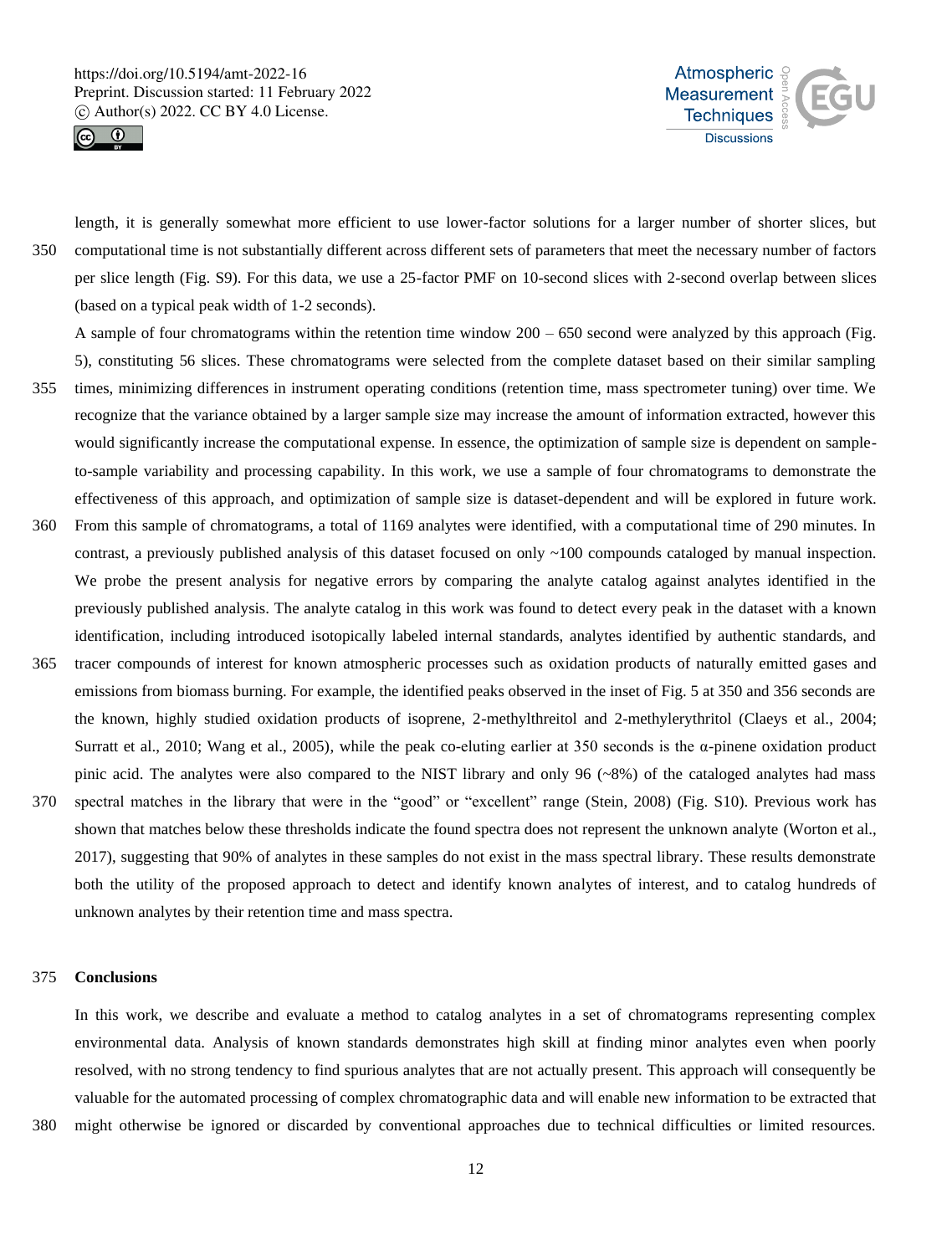



Analysis of real-world data found roughly an order of magnitude more analytes than previous manual inspection, with little or no human interaction. Two major future developments would further enhance this approach: improved retention time correction without human interaction (e.g., by parametric optimized warping (Eilers, 2004)), and algorithmic optimization of decisions around the length of each slice, the number of factors, and the number of chromatograms. However, even without 385 these advancements, the required levels of operator interaction are limited, and the proposed method has the potential to substantially improve and expand data analyses of both new and previously collected data.

#### **Author contributions**

GIVW conceptualized and supervised the project; SK developed the software code, performed the analysis, and wrote the manuscript draft; BML, DTS, and GIVW contributed to the analysis, and reviewed and edited the manuscript.

## 390 **Competing interests**

BML and DTS are employed by Aerodyne Research, Inc., which commercializes GC and MS instrumentation.

#### **Acknowledgement**

This work was supported by the National Oceanic and Atmospheric Administration Small Business Innovative Research Program (WC133R18CN0064). We thank Chenyang Bi for assistance with generating laboratory data and Allen Goldstein

395 for sharing ambient data.

## **References**

Amigo, J. M., Popielarz, M. J., Callejon, R. M., Morales, M. L., Troncoso, A. M., Petersen, M. A., and Toldam-Andersen, T. B.: Comprehensive analysis of chromatographic data by using PARAFAC2 and principal components analysis, J Chromatogr A, 1217, 4422-4429, 10.1016/j.chroma.2010.04.042, 2010.

- 400 Anderson, A. H., Gibb, T. C., and Littlewood, A. B.: Computer Resolution of Unresolved Convoluted Gas-Chromatographic Peaks, Journal of Chromatographic Science, 8, 640-646, 10.1093/chromsci/8.11.640, 1970. Apel, E. C., Hills, A. J., Lueb, R., Zindel, S., Eisele, S., and Riemer, D. D.: A fast-GC/MS system to measure C2 to C4 carbonyls and methanol aboard aircraft, Journal of Geophysical Research: Atmospheres, 108, https://doi.org/10.1029/2002JD003199, 2003.
- 405 Blaško, J., Kubinec, R., Ostrovský, I., Pavlíková, E., Krupčík, J., and Soják, L.: Chemometric deconvolution of gas chromatographic unresolved conjugated linoleic acid isomers triplet in milk samples, Journal of Chromatography A, 1216, 2757-2761, https://doi.org/10.1016/j.chroma.2008.11.019, 2009.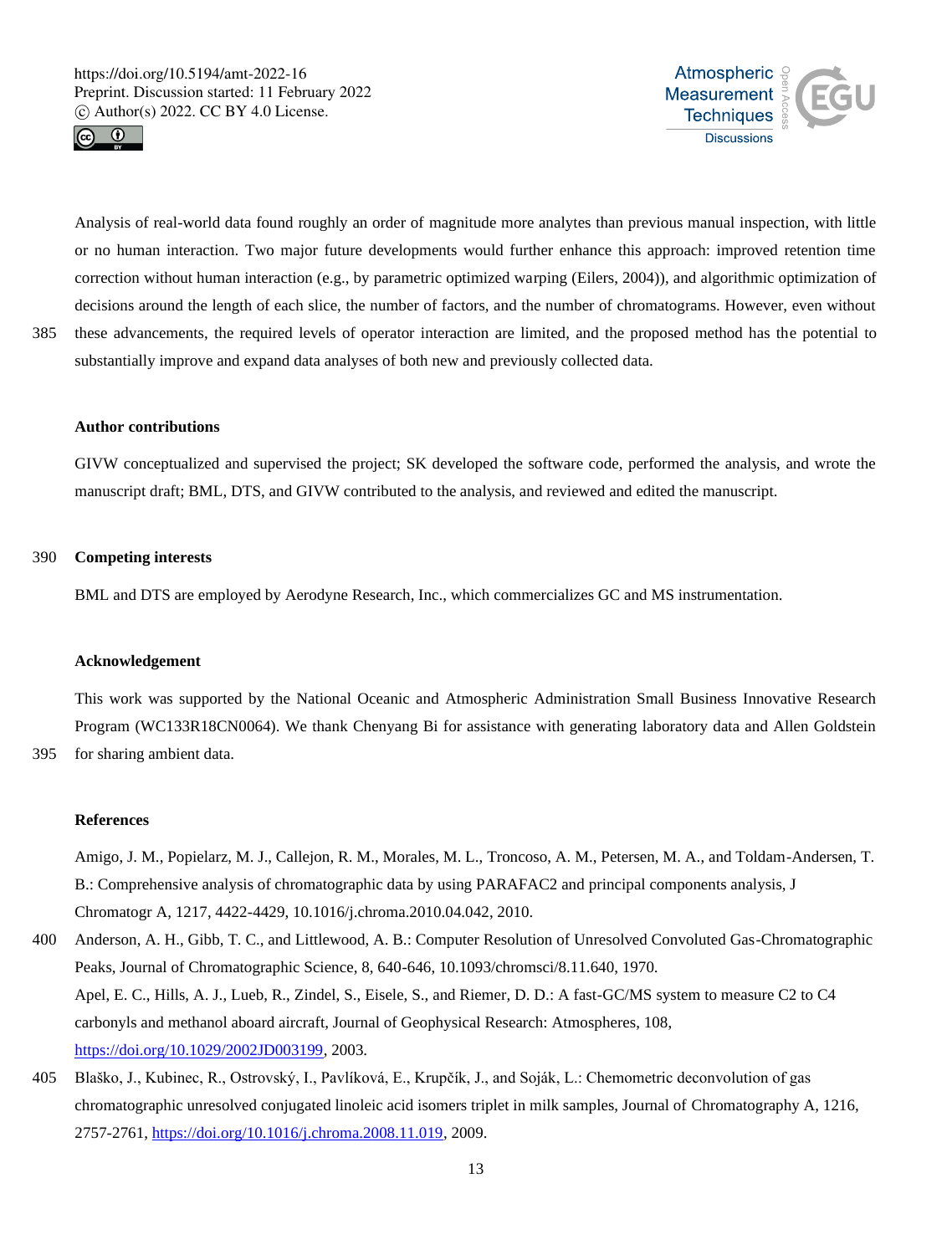



Claeys, M., Wang, W., Ion, A. C., Kourtchev, I., Gelencsér, A., and Maenhaut, W.: Formation of secondary organic aerosols from isoprene and its gas-phase oxidation products through reaction with hydrogen peroxide, Atmospheric Environment, 38, 410 4093-4098, https://doi.org/10.1016/j.atmosenv.2004.06.001, 2004.

Di Marco, V. B. and Bombi, G. G.: Mathematical functions for the representation of chromatographic peaks, Journal of Chromatography A, 931, 1-30, https://doi.org/10.1016/S0021-9673(01)01136-0, 2001. Eilers, P. H. C.: Parametric Time Warping, Analytical Chemistry, 76, 404-411, 10.1021/ac034800e, 2004. Filer, C. N.: Isotopic fractionation of organic compounds in chromatography, Journal of Labelled Compounds and

- 415 Radiopharmaceuticals, 42, 169-197, 10.1002/(SICI)1099-1344(199902)42:2<169::AID-JLCR178>3.0.CO;2-0, 1999. Goldan, P. D., Kuster, W. C., Williams, E., Murphy, P. C., Fehsenfeld, F. C., and Meagher, J.: Nonmethane hydrocarbon and oxy hydrocarbon measurements during the 2002 New England Air Quality Study, Journal of Geophysical Research: Atmospheres, 109, https://doi.org/10.1029/2003JD004455, 2004. Goldstein, A. H. and Galbally, I. E.: Known and Unexplored Organic Constituents in the Earth's Atmosphere, Environmental
- 420 Science & Technology, 41, 1514-1521, 10.1021/es072476p, 2007. Hoggard, J. C. and Synovec, R. E.: Parallel Factor Analysis (PARAFAC) of Target Analytes in GC × GC−TOFMS Data:  Automated Selection of a Model with an Appropriate Number of Factors, Analytical Chemistry, 79, 1611-1619, 10.1021/ac061710b, 2007.

Hornbrook, R. S., Blake, D. R., Diskin, G. S., Fried, A., Fuelberg, H. E., Meinardi, S., Mikoviny, T., Richter, D., Sachse, G.

- 425 W., Vay, S. A., Walega, J., Weibring, P., Weinheimer, A. J., Wiedinmyer, C., Wisthaler, A., Hills, A., Riemer, D. D., and Apel, E. C.: Observations of nonmethane organic compounds during ARCTAS & minus; Part 1: Biomass burning emissions and plume enhancements, Atmos. Chem. Phys., 11, 11103-11130, 10.5194/acp-11-11103-2011, 2011. Hubert, M., Van Kerckhoven, J., and Verdonck, T.: Robust PARAFAC for incomplete data, Journal of Chemometrics, 26, 290-298, 10.1002/cem.2452, 2012.
- 430 Hübschmann, H.-J.: Fundamentals, in: Handbook of GC‐MS, 7-354, https://doi.org/10.1002/9783527674305.ch2, 2015. Isaacman-VanWertz, G., Sueper, D. T., Aikin, K. C., Lerner, B. M., Gilman, J. B., de Gouw, J. A., Worsnop, D. R., and Goldstein, A. H.: Automated single-ion peak fitting as an efficient approach for analyzing complex chromatographic data, J Chromatogr A, 1529, 81-92, 10.1016/j.chroma.2017.11.005, 2017. Isaacman-VanWertz, G., Yee, L. D., Kreisberg, N. M., Wernis, R., Moss, J. A., Hering, S. V., de Sa, S. S., Martin, S. T.,
- 435 Alexander, M. L., Palm, B. B., Hu, W., Campuzano-Jost, P., Day, D. A., Jimenez, J. L., Riva, M., Surratt, J. D., Viegas, J., Manzi, A., Edgerton, E., Baumann, K., Souza, R., Artaxo, P., and Goldstein, A. H.: Ambient Gas-Particle Partitioning of Tracers for Biogenic Oxidation, Environ Sci Technol, 50, 9952-9962, 10.1021/acs.est.6b01674, 2016. Isaacman, G., Kreisberg, N. M., Worton, D. R., Hering, S. V., and Goldstein, A. H.: A versatile and reproducible automatic injection system for liquid standard introduction: application to in-situ calibration, Atmos. Meas. Tech., 4, 1937-1942,
- 440 10.5194/amt-4-1937-2011, 2011.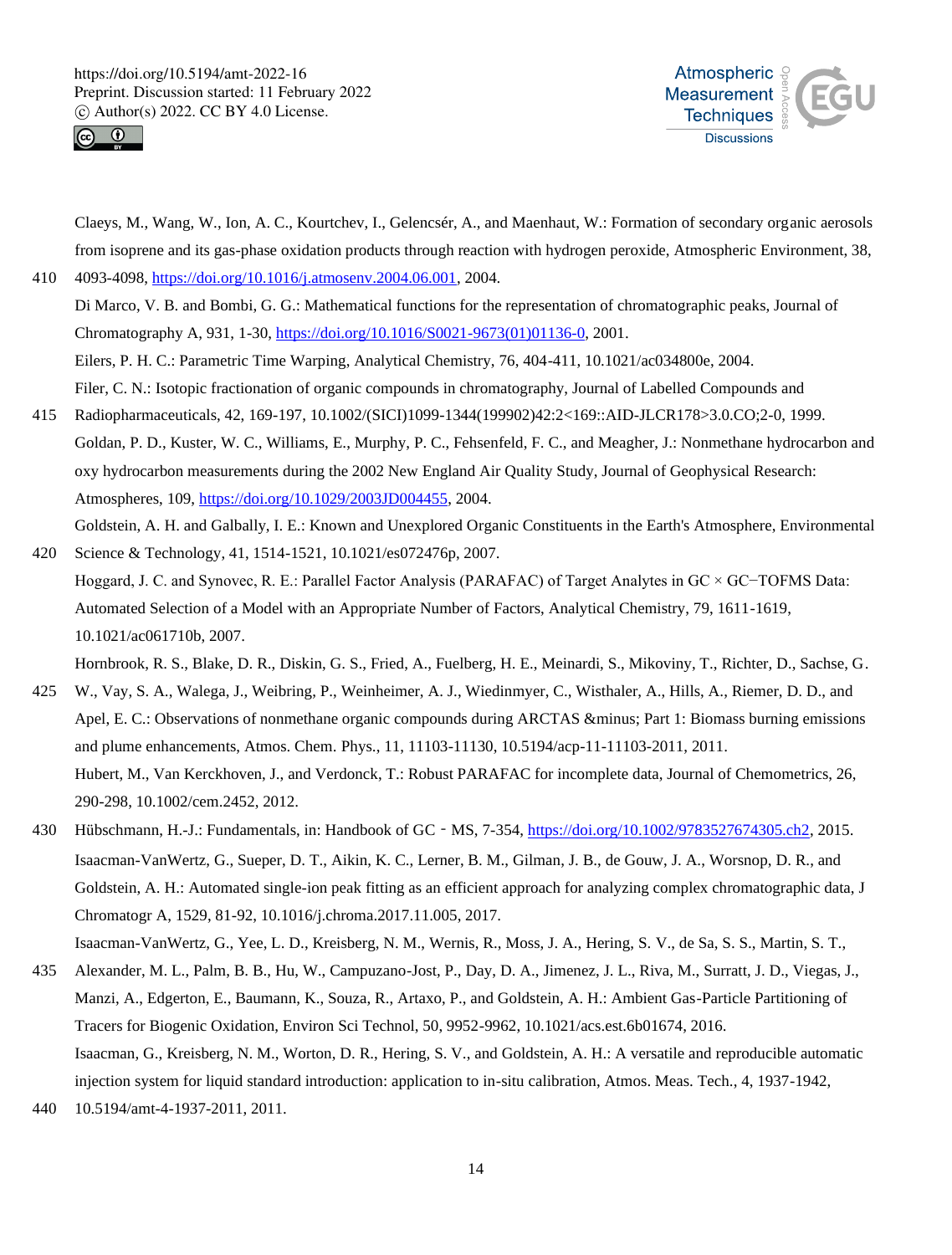



Isaacman, G., Kreisberg, N. M., Yee, L. D., Worton, D. R., Chan, A. W. H., Moss, J. A., Hering, S. V., and Goldstein, A. H.: Online derivatization for hourly measurements of gas- and particle-phase semi-volatile oxygenated organic compounds by thermal desorption aerosol gas chromatography (SV-TAG), Atmos. Meas. Tech., 7, 4417-4429, 10.5194/amt-7-4417-2014, 2014.

- 445 Jeansonne, M. and Foley, J.: Review of the Exponentially Modified Gaussian (EMG) Function Since 1983, Journal of Chromatographic Science, 29, 258-266, 10.1093/chromsci/29.6.258, 1991. Johnsen, L. G., Amigo, J. M., Skov, T., and Bro, R.: Automated resolution of overlapping peaks in chromatographic data, Journal of Chemometrics, 28, 71-82, 10.1002/cem.2575, 2013. Lerner, B. M., Gilman, J. B., Aikin, K. C., Atlas, E. L., Goldan, P. D., Graus, M., Hendershot, R., Isaacman-VanWertz, G.
- 450 A., Koss, A., Kuster, W. C., Lueb, R. A., McLaughlin, R. J., Peischl, J., Sueper, D., Ryerson, T. B., Tokarek, T. W., Warneke, C., Yuan, B., and de Gouw, J. A.: An improved, automated whole air sampler and gas chromatography mass spectrometry analysis system for volatile organic compounds in the atmosphere, Atmos. Meas. Tech., 10, 291-313, 10.5194/amt-10-291-2017, 2017.

Martin, S. T., Artaxo, P., Machado, L. A. T., Manzi, A. O., Souza, R. A. F., Schumacher, C., Wang, J., Andreae, M. O.,

455 Barbosa, H. M. J., Fan, J., Fisch, G., Goldstein, A. H., Guenther, A., Jimenez, J. L., Pöschl, U., Silva Dias, M. A., Smith, J. N., and Wendisch, M.: Introduction: Observations and Modeling of the Green Ocean Amazon (GoAmazon2014/5), Atmos. Chem. Phys., 16, 4785-4797, 10.5194/acp-16-4785-2016, 2016. Meyer, M. R., Peters, F. T., and Maurer, H. H.: Automated Mass Spectral Deconvolution and Identification System for GC-

MS Screening for Drugs, Poisons, and Metabolites in Urine, Clinical Chemistry, 56, 575-584,

460 10.1373/clinchem.2009.135517, 2010.

Mydlová-Memersheimerová, J., Tienpont, B., David, F., Krupcik, J., and Sandra, P.: Gas chromatography of 209 polychlorinated biphenyl congeners on an extremely efficient nonselective capillary column, Journal of chromatography. A, 1216, 6043-6062, 10.1016/j.chroma.2009.06.049, 2009.

Naish, P. J. and Hartwell, S.: Exponentially Modified Gaussian functions—A good model for chromatographic peaks in 465 isocratic HPLC?, Chromatographia, 26, 285-296, 10.1007/BF02268168, 1988.

Nielsen, N.-P. V., Carstensen, J. M., and Smedsgaard, J.: Aligning of single and multiple wavelength chromatographic profiles for chemometric data analysis using correlation optimised warping, Journal of Chromatography A, 805, 17-35, https://doi.org/10.1016/S0021-9673(98)00021-1, 1998.

Paatero, P.: Least squares formulation of robust non-negative factor analysis, Chemometrics and Intelligent Laboratory 470 Systems, 37, 23-35, https://doi.org/10.1016/S0169-7439(96)00044-5, 1997.

Paatero, P. and Hopke, P. K.: Rotational tools for factor analytic models, Journal of Chemometrics, 23, 91-100, 10.1002/cem.1197, 2009.

Paatero, P. and Tapper, U.: Positive matrix factorization: A non-negative factor model with optimal utilization of error estimates of data values, Environmetrics, 5, 111-126, https://doi.org/10.1002/env.3170050203, 1994.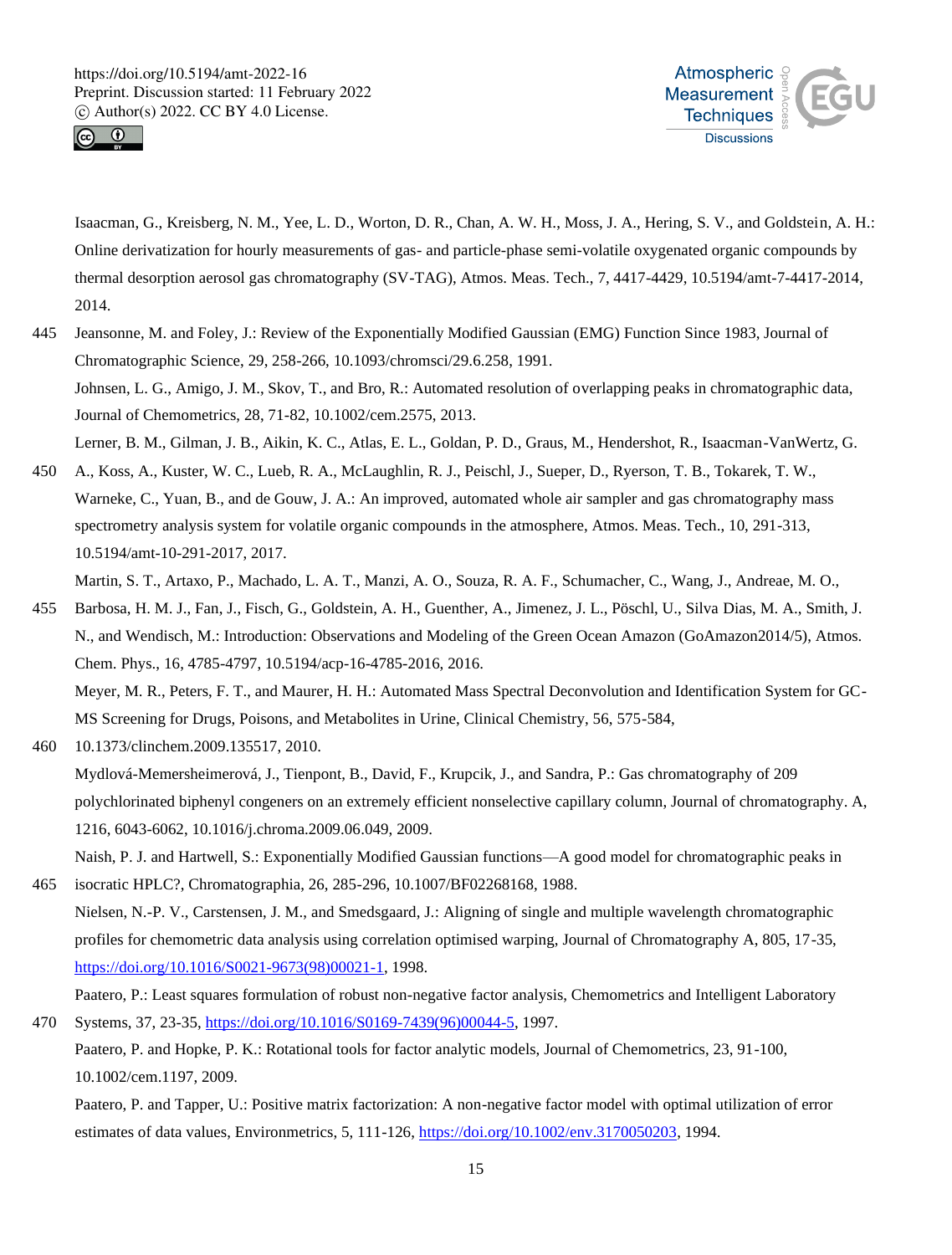



- 475 Skov, T. and Bro, R.: Solving fundamental problems in chromatographic analysis, Anal Bioanal Chem, 390, 281-285, 10.1007/s00216-007-1618-z, 2008. Stein, S. E.: Estimating probabilities of correct identification from results of mass spectral library searches, Journal of the American Society for Mass Spectrometry, 5, 316-323, https://doi.org/10.1016/1044-0305(94)85022-4, 1994. Stein, S. E.: National Institute and Standards and Technology
- 480 (NIST) Mass Spectral Search Program, 2008. Stein, S. E.: NIST/EPA/NIH Mass Spectral Library with Search Program

Data Version: NIST v20

Software Version: 2.4, 10.18434/T4H594, 2014.

Surratt, J. D., Chan, A. W. H., Eddingsaas, N. C., Chan, M., Loza, C. L., Kwan, A. J., Hersey, S. P., Flagan, R. C.,

485 Wennberg, P. O., and Seinfeld, J. H.: Reactive intermediates revealed in secondary organic aerosol formation from isoprene, Proceedings of the National Academy of Sciences, 107, 6640, 10.1073/pnas.0911114107, 2010. Tukey, J. W.: Exploratory data analysis, Addison-Wesley series in behavioral science, Addison-Wesley Pub. Co., Reading, Mass.1977.

Ulbrich, I. M., Canagaratna, M. R., Zhang, Q., Worsnop, D. R., and Jimenez, J. L.: Interpretation of organic components

490 from Positive Matrix Factorization of aerosol mass spectrometric data, Atmos. Chem. Phys., 9, 2891-2918, 10.5194/acp-9- 2891-2009, 2009.

Valleix, A., Carrat, S., Caussignac, C., Leonce, E., and Tchapla, A.: Secondary isotope effects in liquid chromatography behaviour of 2H and 3H labelled solutes and solvents, J Chromatogr A, 1116, 109-126, 10.1016/j.chroma.2006.03.078, 2006. Wang, W., Kourtchev, I., Graham, B., Cafmeyer, J., Maenhaut, W., and Claeys, M.: Characterization of oxygenated

495 derivatives of isoprene related to 2-methyltetrols in Amazonian aerosols using trimethylsilylation and gas chromatography/ion trap mass spectrometry, Rapid Communications in Mass Spectrometry, 19, 1343-1351, https://doi.org/10.1002/rcm.1940, 2005.

Williams, B., Goldstein, A., Kreisberg, N., and Hering, S.: An In-Situ Instrument for Speciated Organic Composition of Atmospheric Aerosols: T hermal Desorption A erosol G C/MS-FID (TAG), Aerosol Science and Technology, 40, 627-638, 500 10.1080/02786820600754631, 2006.

Worton, D. R., Decker, M., Isaacman-VanWertz, G., Chan, A. W. H., Wilson, K. R., and Goldstein, A. H.: Improved molecular level identification of organic compounds using comprehensive two-dimensional chromatography, dual ionization energies and high resolution mass spectrometry, Analyst, 142, 2395-2403, 10.1039/c7an00625j, 2017. Zhang, W., Wu, P., and Li, C.: Study of automated mass spectral deconvolution and identification system (AMDIS) in

505 pesticide residue analysis, Rapid Commun Mass Spectrom, 20, 1563-1568, 10.1002/rcm.2473, 2006.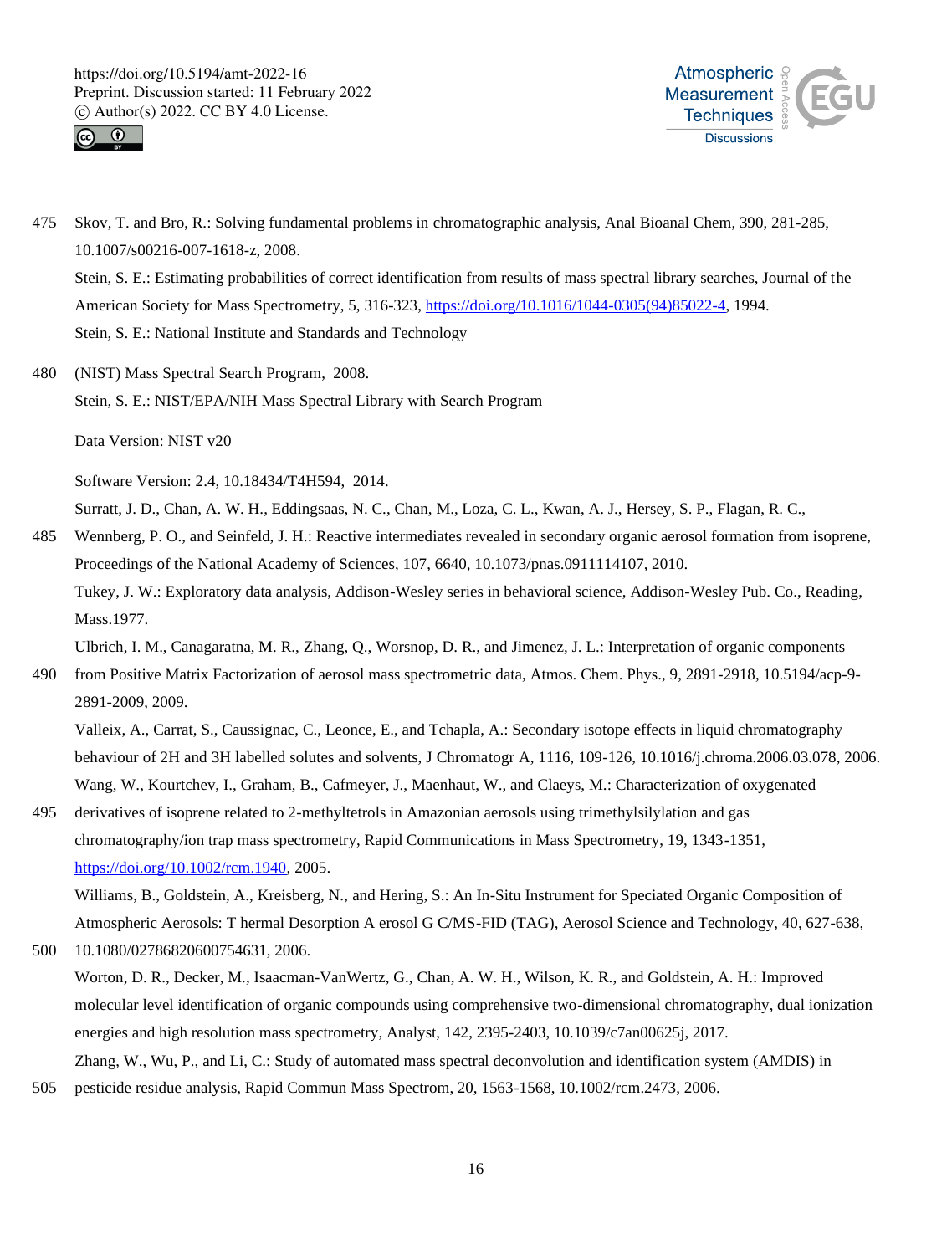



Zhang, Y., Williams, B. J., Goldstein, A. H., Docherty, K., Ulbrich, I. M., and Jimenez, J. L.: A Technique for Rapid Gas Chromatography Analysis Applied to Ambient Organic Aerosol Measurements from the Thermal Desorption Aerosol Gas Chromatograph (TAG), Aerosol Science and Technology, 48, 1166-1182, 10.1080/02786826.2014.967832, 2014. Zhao, Y., Kreisberg, N. M., Worton, D. R., Teng, A. P., Hering, S. V., and Goldstein, A. H.: Development of an In Situ 510 Thermal Desorption Gas Chromatography Instrument for Quantifying Atmospheric Semi-Volatile Organic Compounds,



Aerosol Science and Technology, 47, 258-266, 10.1080/02786826.2012.747673, 2013.



**Figure 1: Flowchart of analysis process including an overview of the developed decision tree implemented in this study. Chromatograms and subsections are labeled as C and S, respectively.**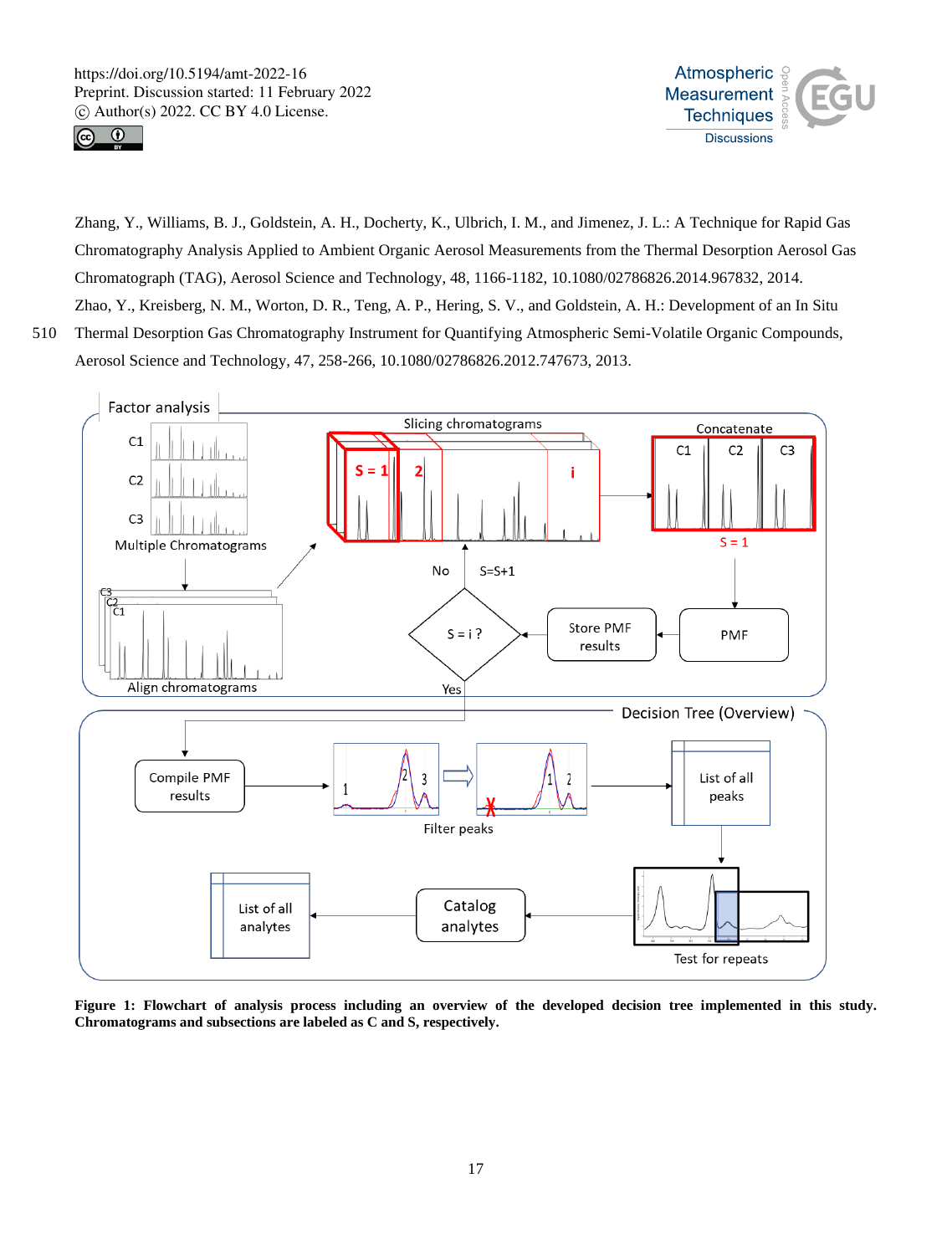





**Figure 2: Detailed work flow of the decision tree. Steps involved in cataloging individual analytes are displayed in green.**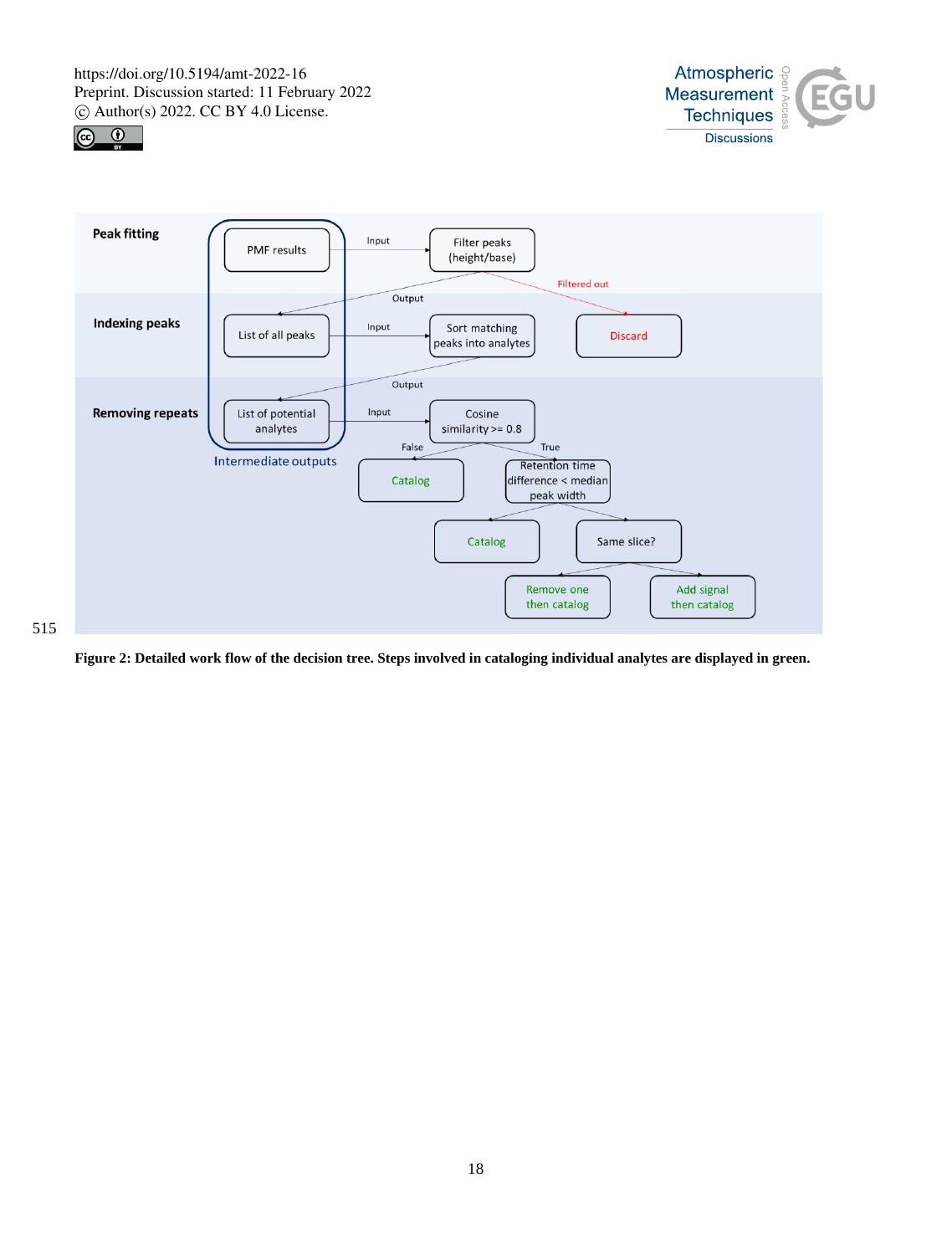





**Figure 3: Analysis results of n-alkane mixture with four chromatograms and a 15-second time window containing perdeuterated tetradecane over a range of factors (1-20). Total ion signal and the reconstructed total signal of (a) 1-factor, (b) 9-factor, and (c)**  520 **19-factor solutions are displayed above. The number of analytes identified and calculated percent residual over varying number of factors are displayed at the bottom (d) in blue and red, respectively. Error bars represent the standard error of percent residual values from all chromatograms.**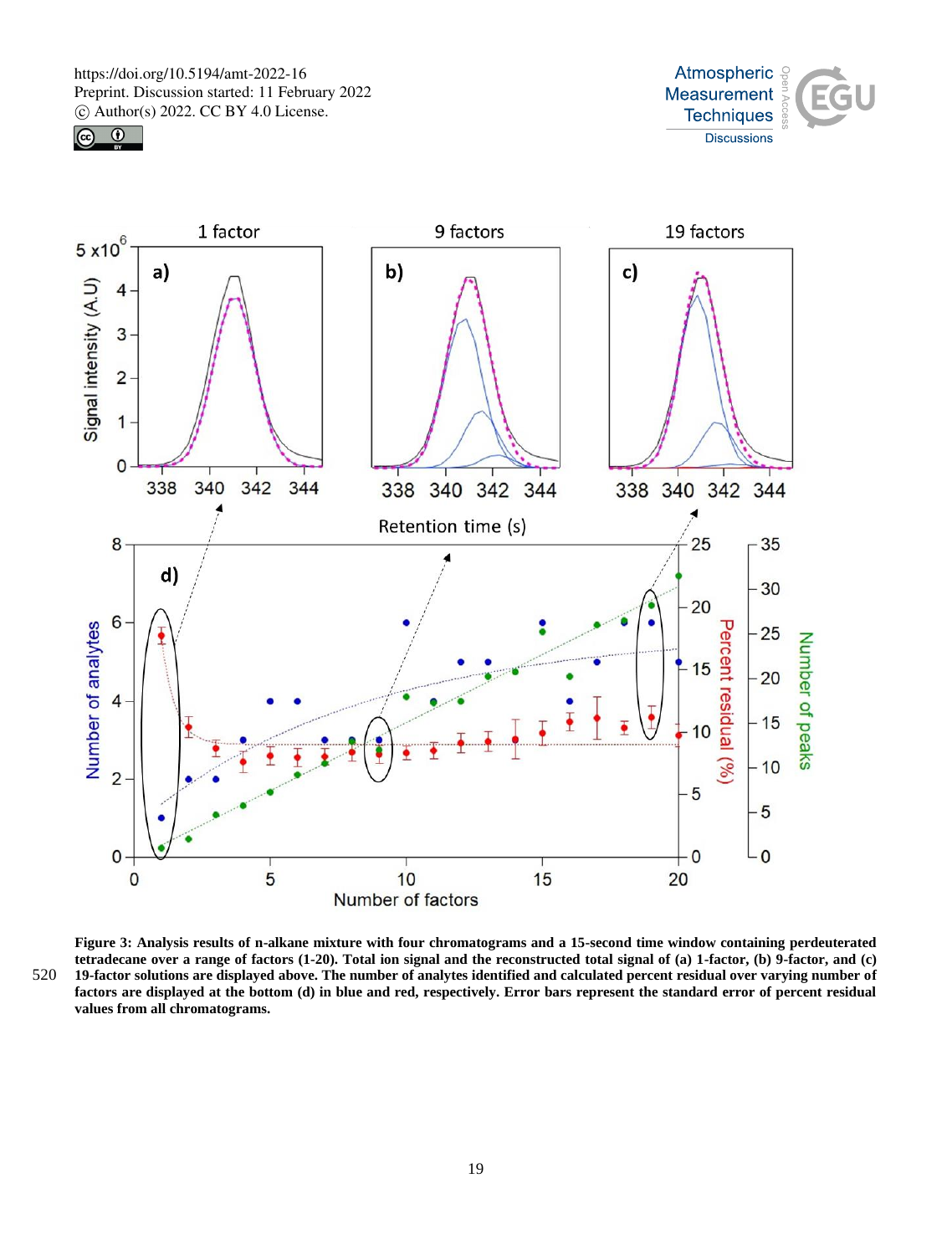





**Figure 4: Analysis of deuterated tetradecane. Total ion chromatogram and the reconstructed chromatographic profile of each**  525 **analyte found in a (a) 2-factor solution and (c) 9-factor solution are displayed. Measured mass spectra at the corresponding location of each analyte found in a (b) 2-factor solution and (d) 9-factor solution are overlaid and displayed with a magnified view of their molecular weight peaks.**